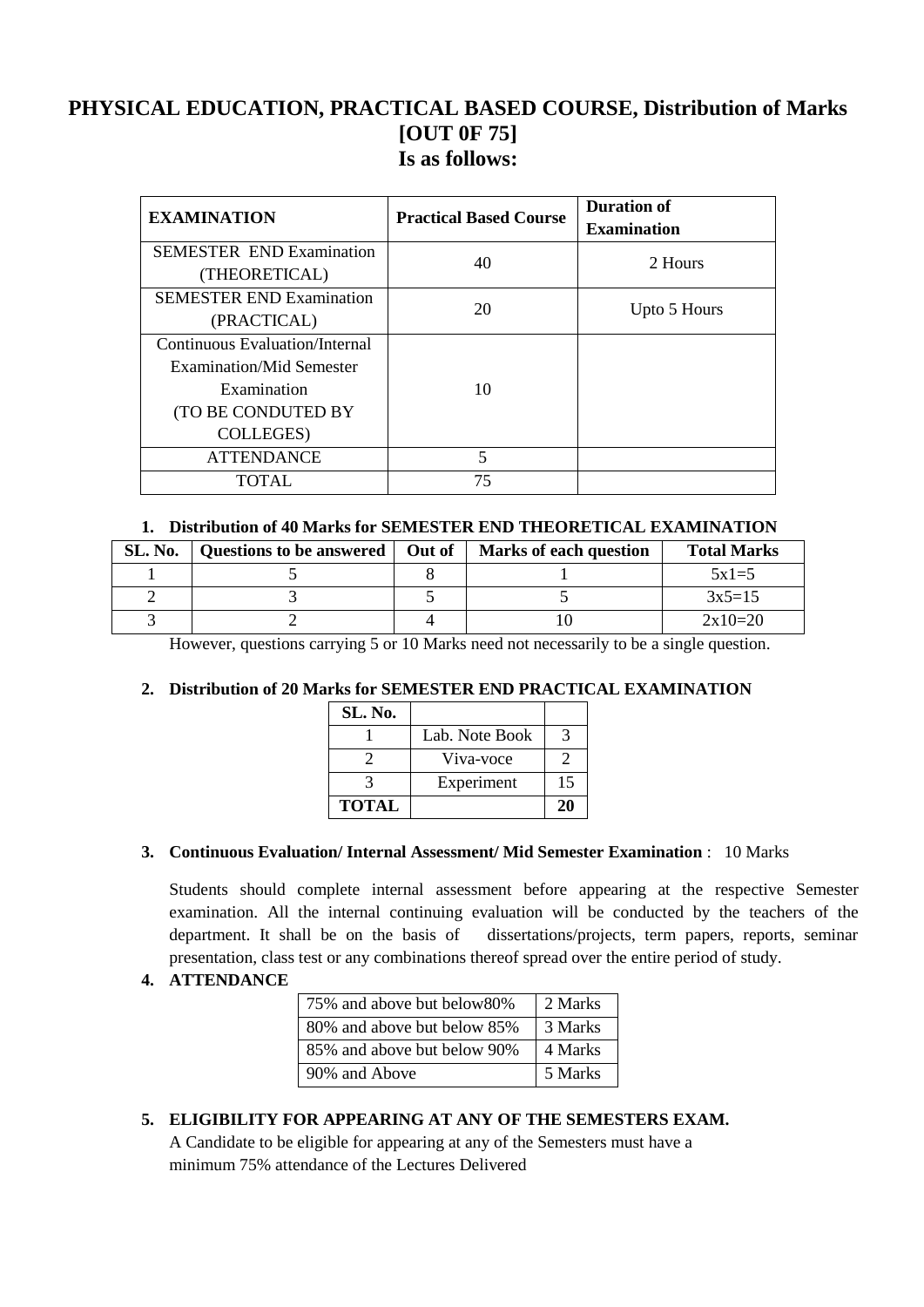# **COURSE STRUCTURE [B.Sc. PROGRAM]**

| <b>COURSE COMPONENTS</b>                     | <b>Number of Courses</b> |
|----------------------------------------------|--------------------------|
| DISCIPLINE SPECIFIC COURSE[DSC]              |                          |
| DISCIPLINE SPECIFIC ELECTIVE [DSE]           |                          |
| ABILITY ENHANCEMENT COMPULSORY COURSE [AECC] |                          |
| <b>SKILL ENHANCEMENT COURSE [SEC]</b>        |                          |
| TOTAL.                                       | 74                       |

# **CREDIT DETAILS OF THE COURSE B.Sc. PROGRAM**

| Sl. No.             | <b>COURSES</b>   | <b>CREDIT</b>            | <b>TOTAL</b> |
|---------------------|------------------|--------------------------|--------------|
|                     |                  | <b>PRACTICAL BASED</b>   |              |
|                     |                  | <b>Theory+ Practical</b> |              |
| 1.                  | DSC (12 courses) | $(12x4)+(12x2)$          | 72           |
| 2.                  | DSE(6 Courses)   | $(6x4)+(6x2)$            | 36           |
| 3.A.                | AECC-1(ENVS)     | (2x1)                    | 2            |
| 3.B.                | AECC-2(Eng/MIL)  | (2x1)                    | 2            |
| 3.C.                | SEC (4 Courses)  | (4x2)                    | 8            |
|                     |                  |                          |              |
| <b>TOTAL CREDIT</b> |                  |                          | 120          |
| <b>TOTAL MARKS</b>  |                  |                          | <b>1800</b>  |
|                     |                  |                          |              |

|                |                           | <b>SCHEME FORCBCS IN B.Sc. PROGRAM</b>                                                     |                                                                                                  |                                                                  |                                                                                                |
|----------------|---------------------------|--------------------------------------------------------------------------------------------|--------------------------------------------------------------------------------------------------|------------------------------------------------------------------|------------------------------------------------------------------------------------------------|
| <b>YEAR</b>    | <b>SEMESTE</b><br>$\bf R$ | <b>DISCIPLINE</b><br><b>SPECIFIC</b><br><b>CORE</b><br><b>COURSE</b><br>$[$ <b>DSC</b> $]$ | <b>ABILITY</b><br><b>ENHANCEM</b><br><b>ENT</b><br><b>COMPULSOR</b><br><b>Y COURSE</b><br>[AECC] | <b>SKILL</b><br><b>ENHANCEMEN</b><br>Т<br><b>COURSE</b><br>[SEC] | <b>DISCIPLINE</b><br><b>SPECIFIC</b><br><b>ELECTIVE</b><br><b>COURSE</b><br>$[$ <b>DSE</b> $]$ |
| 1              | $\mathbf{1}$              | DSC-1[Paper 1]                                                                             | <b>AECC-I</b>                                                                                    |                                                                  |                                                                                                |
|                |                           | DSC-2[Paper 1]                                                                             |                                                                                                  |                                                                  |                                                                                                |
|                |                           | DSC-3[Paper 1]                                                                             |                                                                                                  |                                                                  |                                                                                                |
|                | $\overline{2}$            | DSC-1[Paper 2]                                                                             | AECC-2                                                                                           |                                                                  |                                                                                                |
|                |                           | DSC-2[Paper 2]                                                                             |                                                                                                  |                                                                  |                                                                                                |
|                |                           | DSC-3[Paper 2]                                                                             |                                                                                                  |                                                                  |                                                                                                |
| $\overline{2}$ | 3                         | DSC-1[Paper 3]                                                                             |                                                                                                  | <b>SEC-1[Paper I]</b>                                            |                                                                                                |
|                |                           | DSC-2[Paper 3]                                                                             |                                                                                                  |                                                                  |                                                                                                |
|                |                           | DSC-3[Paper 3]                                                                             |                                                                                                  |                                                                  |                                                                                                |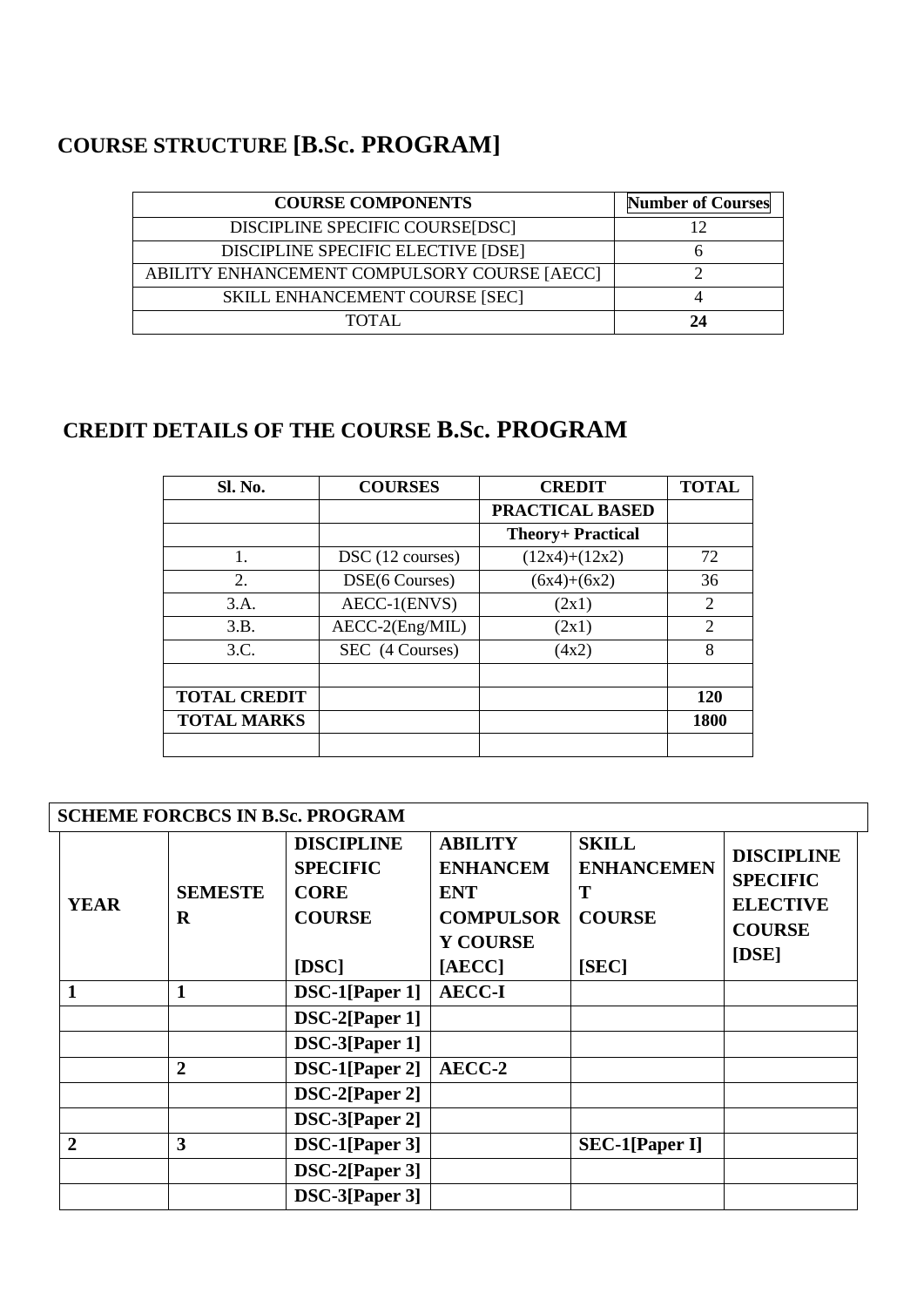|   | $\overline{\mathbf{4}}$ | DSC-1[Paper 4] | <b>SEC-I</b> [Paper 2] |                    |
|---|-------------------------|----------------|------------------------|--------------------|
|   |                         | DSC-2[Paper 4] |                        |                    |
|   |                         | DSC-3[Paper 4] |                        |                    |
| 3 | 5                       |                | <b>SEC-2[Paper I]</b>  | <b>DSE-I[Paper</b> |
|   |                         |                |                        | I                  |
|   |                         |                |                        | DSE-2[Paper        |
|   |                         |                |                        | IJ                 |
|   |                         |                |                        | DSE-3[Paper        |
|   |                         |                |                        |                    |
|   | 6                       |                | SEC-2[Paper 2]         | <b>DSE-I[Paper</b> |
|   |                         |                |                        | 2                  |
|   |                         |                |                        | DSE-2[Paper        |
|   |                         |                |                        | 2]                 |
|   |                         |                |                        | DSE-3[Paper        |
|   |                         |                |                        | 2                  |
|   |                         |                |                        |                    |

**Note:\* DSE-I will be the same subject as DSC-I**

 **DSE-2 will be the same subject as DSC-2**

 **DSE-3 will be the same subject as DSC-3**

 **\*SEC -1 and SEC-2 can be chosen from any of the THREE [3] DSC Subjects taken above.**

**SCHEME for B.Sc. PROGRAM [ With PHYSICAL EDUCATION as one of the Three DSC (DISCIPLINE SPECIFIC CORE COURSES)] SEMESTER I and 2**

| <b>YEAR</b>  | <b>SEMESTER</b> | <b>COURSEOPTED</b>           | <b>CREDIT</b>  | <b>MARKS</b> |  |
|--------------|-----------------|------------------------------|----------------|--------------|--|
| $\mathbf{1}$ | 1               | <b>AECC-I (ENVS)</b>         | $\overline{2}$ | 100          |  |
|              |                 | <b>DSC-I CHEM</b><br>Paper-I | 6              | 75           |  |
|              |                 | DSC-2 Paper I                | 6              | 75           |  |
|              |                 | DSC-3 Paper I                | 6              | 75           |  |
|              |                 |                              | 20             | 325          |  |
|              | 2               | AECC-<br>2(Eng/MIL)          | $\overline{2}$ | 50           |  |
|              |                 | <b>DSC-I CHEM</b><br>Paper 2 | 6              | 75           |  |
|              |                 | DSC-2 Paper 2                | 6              | 75           |  |
|              |                 | DSC-2 Paper 2                | 6              | 75           |  |
|              |                 |                              | 20             | 275          |  |
|              |                 |                              |                |              |  |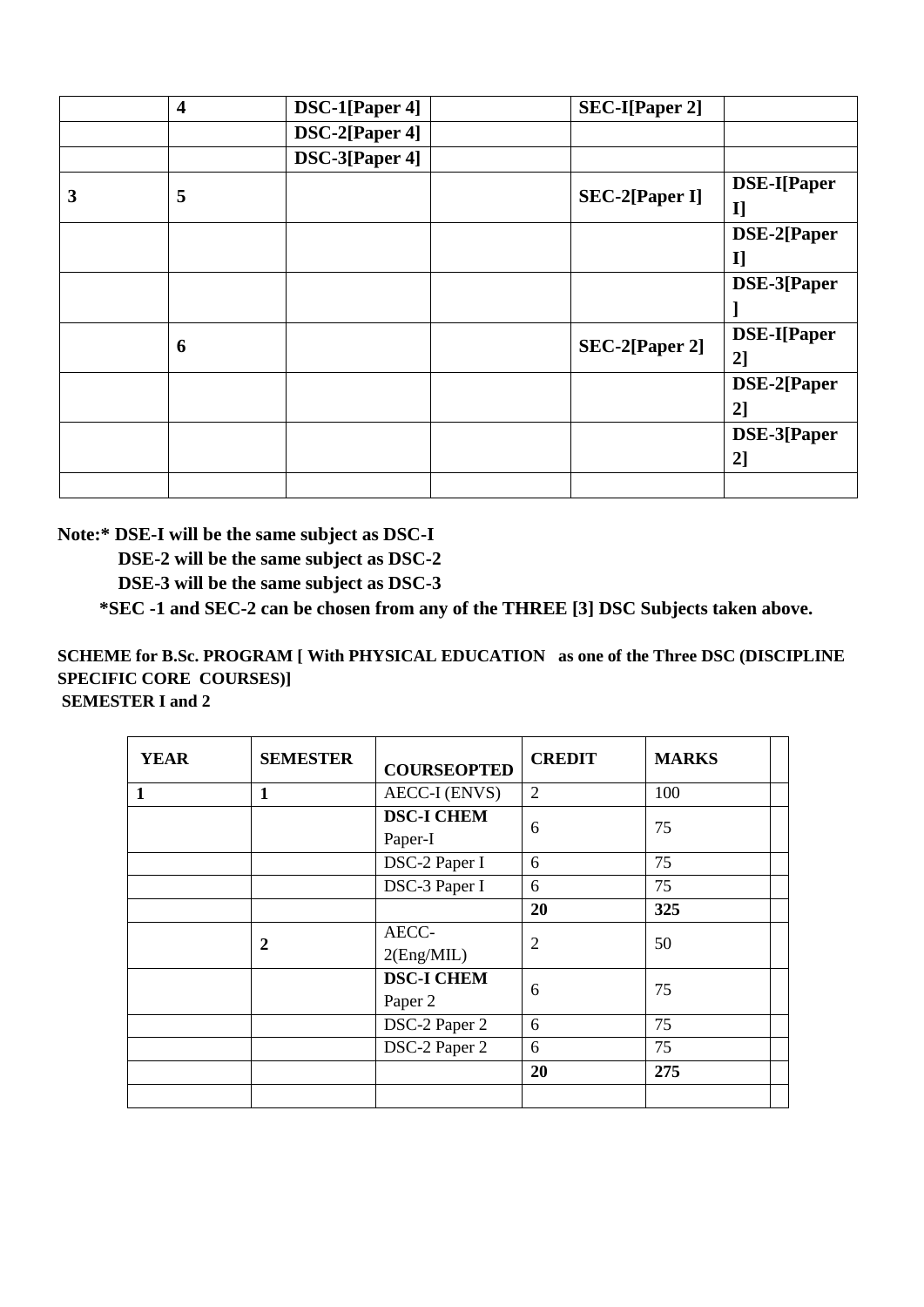# **SEMESTER 3 and 4**

| <b>YEAR</b> | <b>SEMESTER</b>         | <b>COURSE</b>    | <b>CREDIT</b>  | <b>MARKS</b> |
|-------------|-------------------------|------------------|----------------|--------------|
|             |                         | <b>OPTED</b>     |                |              |
| 2           | $\mathbf{3}$            | <b>DSC-ICHEM</b> | 6              | 75           |
|             |                         | Paper 3          |                |              |
|             |                         | DSC-2 Paper 3    | 6              | 75           |
|             |                         | DSC-3 Paper 3    | 6              | 75           |
|             |                         | <b>SEC-ICHEM</b> | $\overline{2}$ | 75           |
|             |                         | Paper I          |                |              |
|             |                         |                  | 20             | 300          |
|             | $\overline{\mathbf{4}}$ | <b>DSC-ICHEM</b> | 6              | 75           |
|             |                         | Paper 4          |                |              |
|             |                         | DSC-2 Paper 4    | 6              | 75           |
|             |                         | DSC-3 Paper 4    | 6              | 75           |
|             | <b>SEC-ICHEM</b>        | $\overline{2}$   | 75             |              |
|             |                         | Paper 2          |                |              |
|             |                         |                  | 20             | 300          |
|             |                         |                  |                |              |

# **SEMESTER 5 and 6**

| <b>YEAR</b> | <b>SEMESTER</b> | <b>COURSE</b><br><b>OPTED</b> | <b>CREDIT</b>  | <b>MARKS</b> |
|-------------|-----------------|-------------------------------|----------------|--------------|
| 3           | 5               | <b>DSE-I CHEM</b>             | 6              | 75           |
|             |                 | Paper I                       |                |              |
|             |                 | DSE-2 Paper I                 | 6              | 75           |
|             |                 | DSE-3 Paper I                 | 6              | 75           |
|             |                 | SEC-2 Paper I                 | $\overline{2}$ | 75           |
|             |                 |                               | 20             | 300          |
|             | 6               | <b>DSE-I CHEM</b>             | 6              | 75           |
|             |                 | Paper 2                       |                |              |
|             |                 | DSE-2 Paper 2                 | 6              | 75           |
|             |                 | DSE-3 Paper 2                 | 6              | 75           |
|             |                 | SEC-2 Paper 2                 | $\overline{2}$ | 75           |
|             |                 |                               | 20             | 300          |

| TOTAL CREDIT       | 120         |
|--------------------|-------------|
| <b>TOTAL MARKS</b> | <b>1800</b> |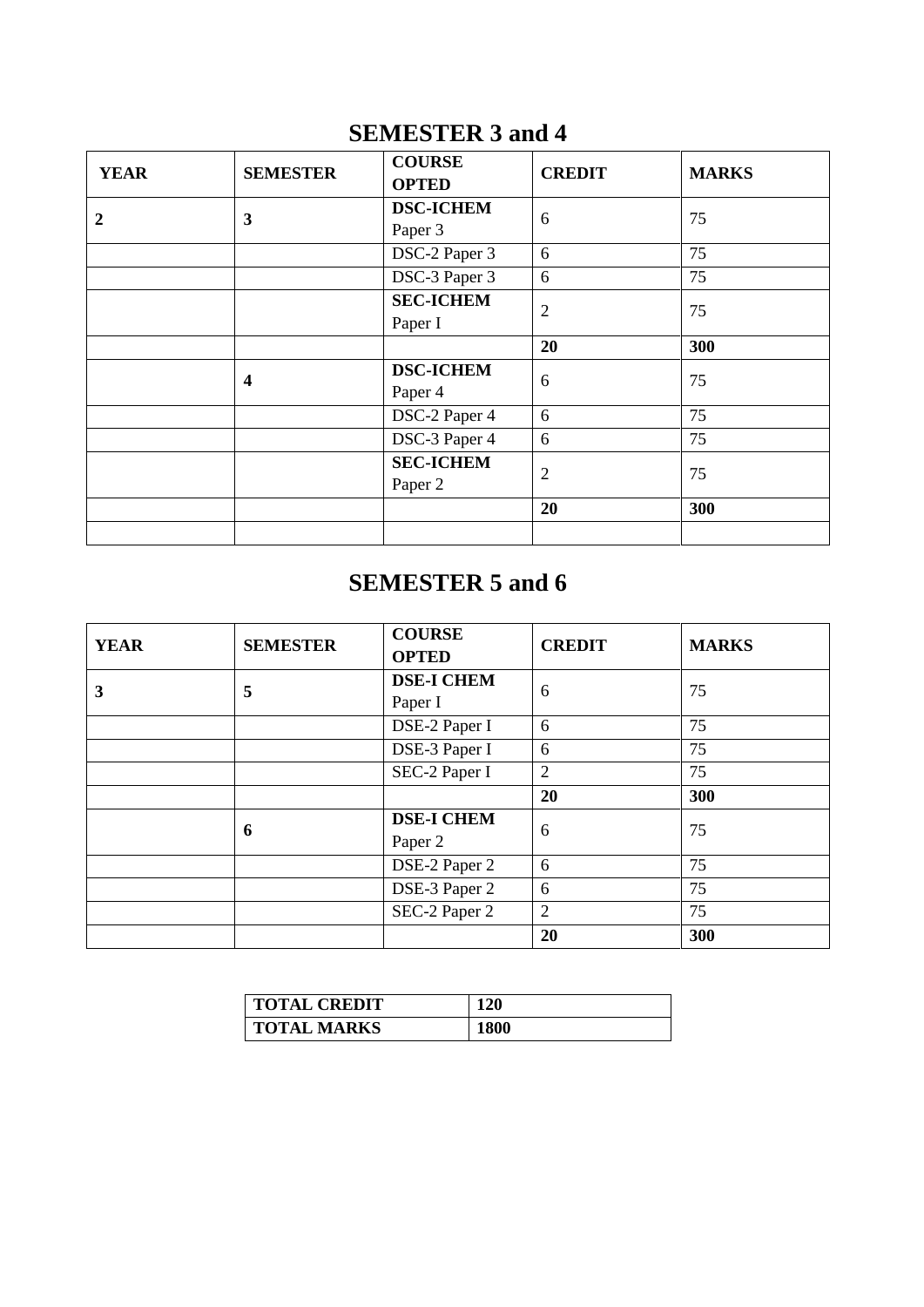# **NORTH BNGAL UNIVERSITY B.A. Program in Physical Education**

|                    | <u>TSU DUINUSUUL</u>                                   |                    |                             |              |
|--------------------|--------------------------------------------------------|--------------------|-----------------------------|--------------|
| <b>Course Code</b> | <b>Course Title</b>                                    | <b>Course Type</b> | <b>Credit</b>               | <b>Marks</b> |
| DSC-PE -1          | Foundation and History of<br>Physical Education        | Core course        | 6                           | 75           |
| <b>DSE</b>         | Discipline-2 (Core-1) other than<br>Physical Education | Core course        | 6                           | 75           |
| <b>DSE</b>         | Discipline-3 (Core-1) other than<br>Physical Education | Core course        | 6                           | 75           |
| <b>AECC1</b>       | <b>Environmental Studies</b>                           | AECC-1 compulsory  | $\mathcal{D}_{\mathcal{L}}$ | 100          |
|                    |                                                        |                    | 20                          | 325          |

# **1**<sup>st</sup> **1**<sup>s</sup> **Semester**

# **B.A. Program in Physical Education**

|                    | <b>2nd Semester</b>                                   |                          |               |              |
|--------------------|-------------------------------------------------------|--------------------------|---------------|--------------|
| <b>Course Code</b> | <b>Course Title</b>                                   | <b>Course Type</b>       | <b>Credit</b> | <b>Marks</b> |
| DSC-PE -2          | Management of Physical Education and<br><b>Sports</b> | Core course              | 6             | 75           |
| <b>DSE</b>         | Discipline-2(Core-2) other than Physical<br>Education | Core course              | 6             | 75           |
| <b>DSE</b>         | Discipline-2(Core-2) other than Physical<br>Education | Core course              | 6             | 75           |
| AECC-2             | communicative ENG or MIL                              | <b>AECC-2 Compulsory</b> | 2             | 50           |
|                    |                                                       |                          | 20            | 275          |

# **B.A. Program in Physical Education**

|                    | <b>3rd Semester</b>                                    |                    |                |              |
|--------------------|--------------------------------------------------------|--------------------|----------------|--------------|
| <b>Course Code</b> | <b>Course Title</b>                                    | <b>Course Type</b> | <b>Credit</b>  | <b>Marks</b> |
| DSC-PE -3          | Anatomy, Physiology and Exercise<br>Physiology         | Core course        | 6              | 75           |
| <b>DSE</b>         | Discipline-2 (Core-3) other than<br>Physical Education | Core course        | 6              | 75           |
| <b>DSE</b>         | Discipline-2 (Core-3) other than<br>Physical Education | Core course        | 6              | 75           |
| <b>SEC-PE1</b>     | <b>Gymnastics</b>                                      | <b>SEC</b>         | $\mathfrak{D}$ | 75           |
|                    |                                                        |                    | 20             | 300          |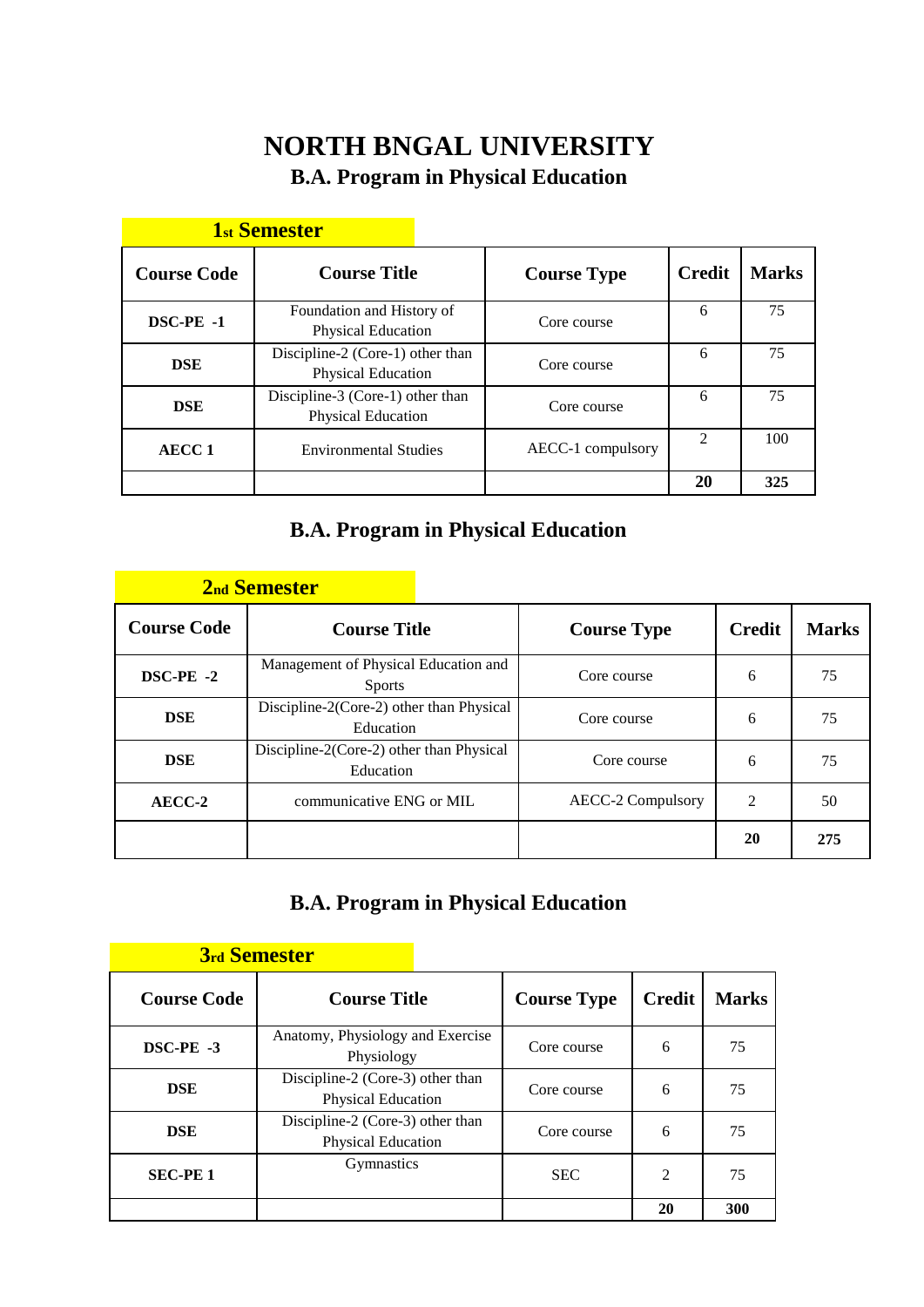# **B.A. Program in Physical Education**

| <b>4th Semester</b> |                                                     |                    |               |              |
|---------------------|-----------------------------------------------------|--------------------|---------------|--------------|
| <b>Course Code</b>  | <b>Course Title</b>                                 | <b>Course Type</b> | <b>Credit</b> | <b>Marks</b> |
| DSC-PE -4           | Health Education, Physical Fitness and Wellness     | Core course        | 6             | 75           |
| <b>DSE</b>          | Discipline-2 (Core-4) other than Physical education | Core course        | 6             | 75           |
| <b>DSE</b>          | Discipline-2 (Core-4) other than Physical education | Core course        | 6             | 75           |
| <b>SEC-PE 2</b>     | Track and Field                                     | <b>SEC</b>         | 2             | 75           |
|                     |                                                     |                    | 20            | 300          |

# **B.A. Program in Physical Education**

| <b>5th Semester</b> |                                                                  |                    |                |              |
|---------------------|------------------------------------------------------------------|--------------------|----------------|--------------|
| <b>Course Code</b>  | <b>Course Title</b>                                              | <b>Course Type</b> | <b>Credit</b>  | <b>Marks</b> |
| <b>DSE-PE1</b>      | DSE (Any one from Discipline-1 and any one from<br>Discipline-2) |                    |                |              |
|                     | Discipline-1 (any one)                                           | <b>DSE</b>         | 6              | 75           |
|                     | Tests, Measurements and Evaluation in Physical<br>Education      |                    |                |              |
|                     | <b>Sports Training</b>                                           |                    |                |              |
|                     | DSE-2(Other than physical Education)                             | <b>DSE</b>         | 6              | 75           |
|                     |                                                                  |                    |                |              |
|                     | $\overline{2}$                                                   |                    |                |              |
| GE-PE1              | GE-1 (for the students other than Phy. Edn.)                     | <b>GE</b>          | 6              | 75           |
|                     | Modern trends in Physical Education and Sports<br>Sciences       |                    |                |              |
| <b>SEC-PE3</b>      | <b>SEC-PE3</b>                                                   | <b>SEC</b>         | $\overline{2}$ | 75           |
|                     | Archery, Combative Sports and Adventure<br>Sports                |                    |                |              |
|                     |                                                                  |                    | 20             | 300          |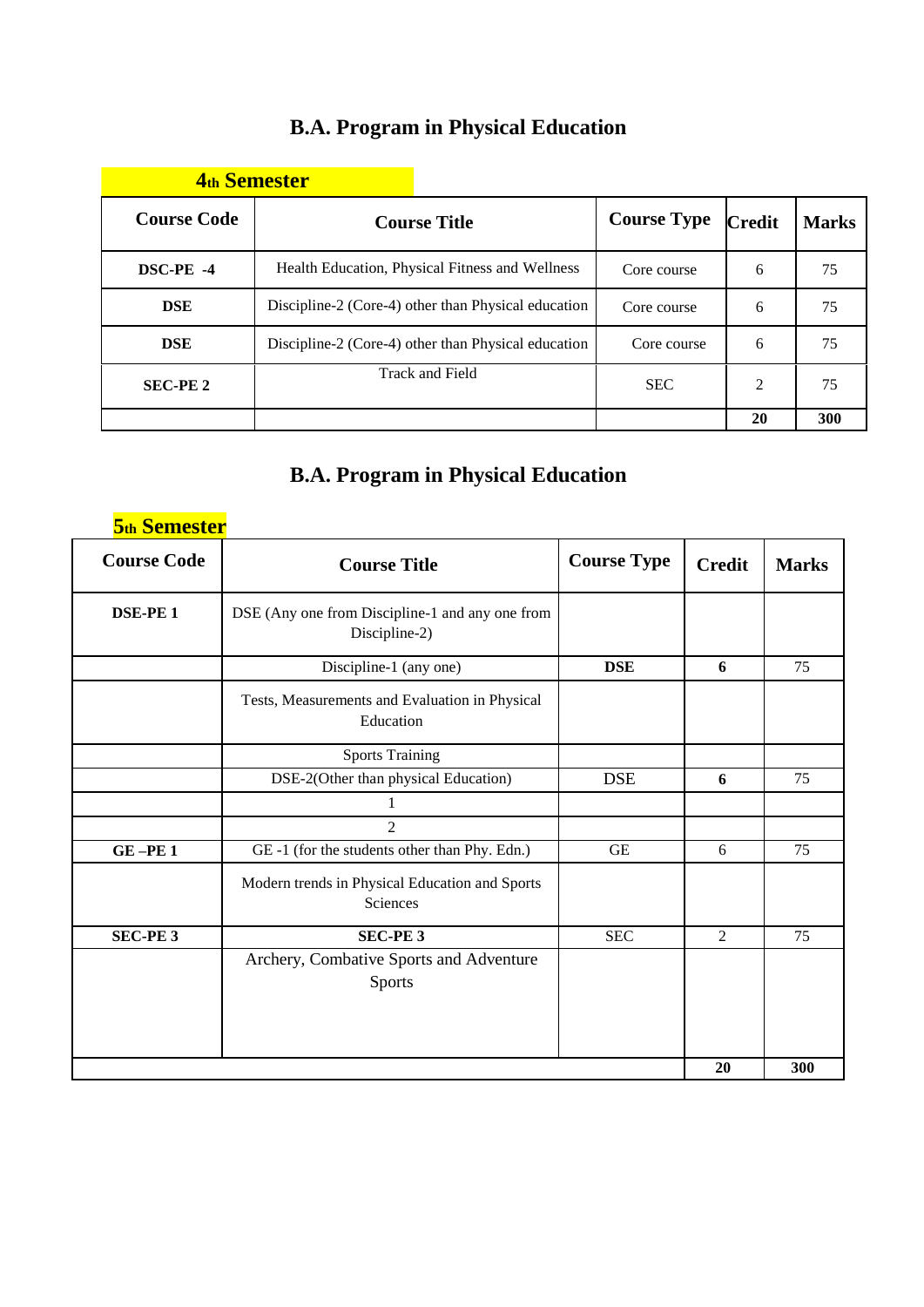| <b>6th Semester</b> |                                                                                                 |                    |               |              |
|---------------------|-------------------------------------------------------------------------------------------------|--------------------|---------------|--------------|
| <b>Course Code</b>  | <b>Course Title</b>                                                                             | <b>Course Type</b> | <b>Credit</b> | <b>Marks</b> |
| DSE-PE <sub>2</sub> | DSE (Any one from Discipline-1 and any one from<br>Discipline-2)                                |                    |               |              |
|                     | Discipline-1(Any one)                                                                           | <b>DSE</b>         | 6             | 75           |
|                     | Psychology in Physical Education and Sports                                                     |                    |               |              |
|                     | Kinesiology and Biomechanics                                                                    |                    |               |              |
|                     | DSC-2(Other than physical Education)                                                            | <b>DSE</b>         | 6             | 75           |
|                     |                                                                                                 |                    |               |              |
|                     | $\overline{2}$                                                                                  |                    |               |              |
| <b>GE-PE2</b>       | GE 2 (for the students other than Phy. Edn.)                                                    | <b>GE</b>          | 6             | 75           |
|                     | Health Education and Tests & Measurements in Physical<br>Education                              |                    |               |              |
| <b>SEC-PE 4</b>     | <b>SEC-PE4</b>                                                                                  | <b>SEC</b>         | 2             | 75           |
|                     | <b>Ball Games (any two)</b><br>Football/Handball/Basketball/ Volleyball/ Netball/ Throw<br>ball |                    |               |              |
|                     |                                                                                                 |                    | 20            | 300          |

# **B.A. Program in Physical Education**

# **Note: All External Practical Examination will recorded in C.D by the college and submit it to University**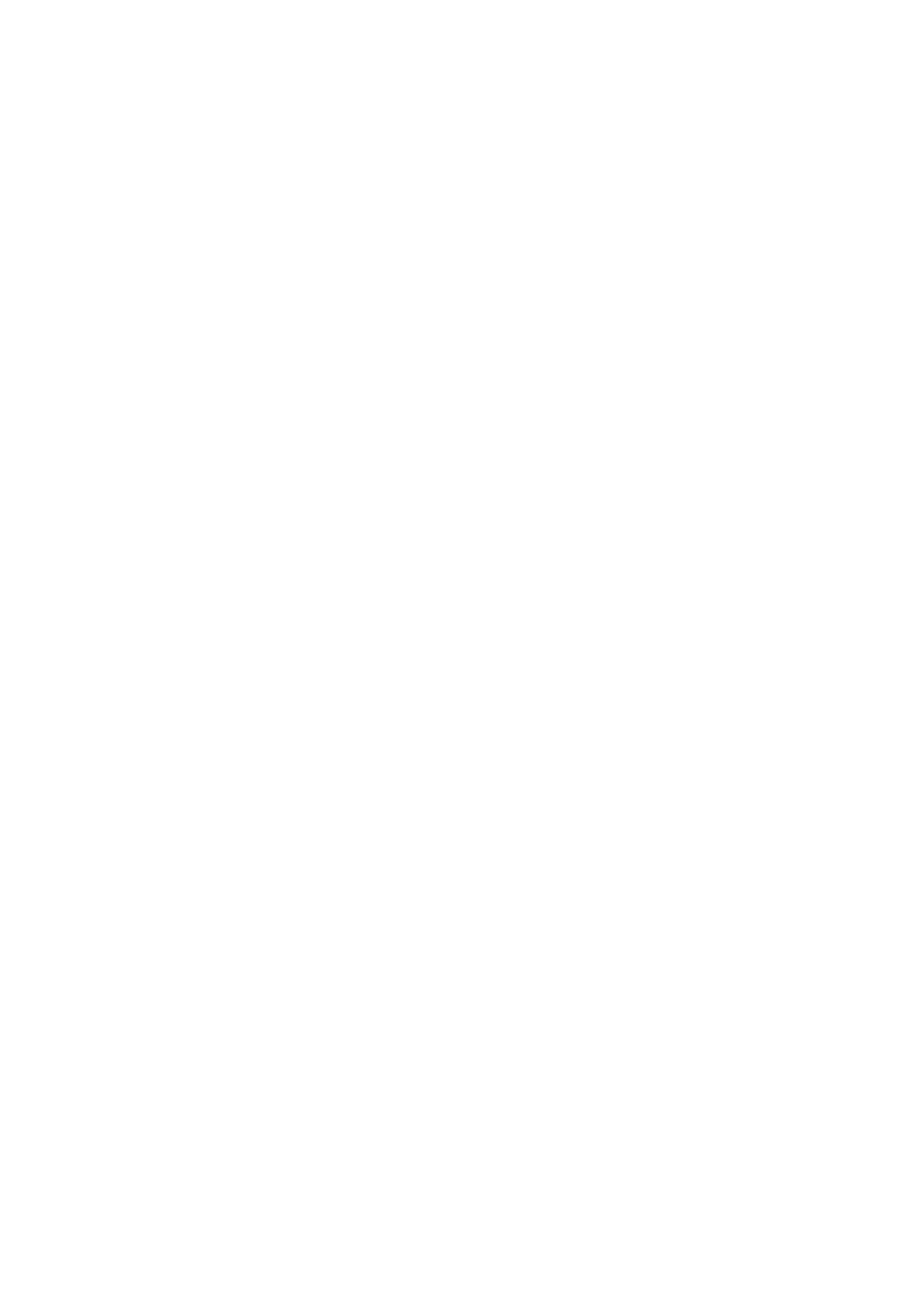### **CORE PAPER-1: Foundation and History of Physical Education**

### **Corse Code- CC1A**

**Total number of classes - 60 Unit- I: Introduction LH - 12**

- 1.1. Meaning and definition of Physical Education.
- 1.2. Aim and objectives of Physical Education.
- 1.3. Modern concept of Physical Education.
- 1.4. Importance of Physical Education.

### **Unit- II: Biological and Sociological Foundations of Physical Education LH - 18**

- 2.1. Biological Foundation- Meaning and definition of growth and development. Factors affecting growth and development. Differences of growth and development. Principles of growth and development.
- 2.2. Age- Chronological age, anatomical age, physiological age and mental age.
- 2.3. Sociological Foundation- Meaning and definition of Sociology, Society and Socialization.
- 2.4. Role of games and sports in National and International integration.

### **Unit- III: History of Physical Education LH - 18**

- 3.1 Historical development of Physical Education and Sports in India- Pre-Independence period and Post-Independence period.
- 3.2 Olympic Movement- Ancient Olympic Games and Modern Olympic Games.
- 3.3 Objectives and functions of National importance institutes of Physical Education and Sports of India.
- 3.4 Historical background of Asian Games and National awards of India.

### **Unit- IV: Yoga Education LH – 12** 4.1

Meaning, aim, and objectives of Yoga and Pranayama

- 4.2 History and importance of Yoga and Pranayama
- 4.3 Types of Yoga: Hatha yoga, Laya Yoga, mantra Yoga, bhakti Yoga, karma yoga, Jnana yoga
- 4.4 Patanjali yoga sutras: Yama, niyama, asana, pranayama

### **FIELD PRACTICAL**

- **1.** Yoga Asana: Standing position, Sitting Position, Supine Position, Prone Position, Inverted Position (Compulsory one asana in each position)
- **2.** Pranayama: Kapalbhati, Bhramri, AnulamVilom.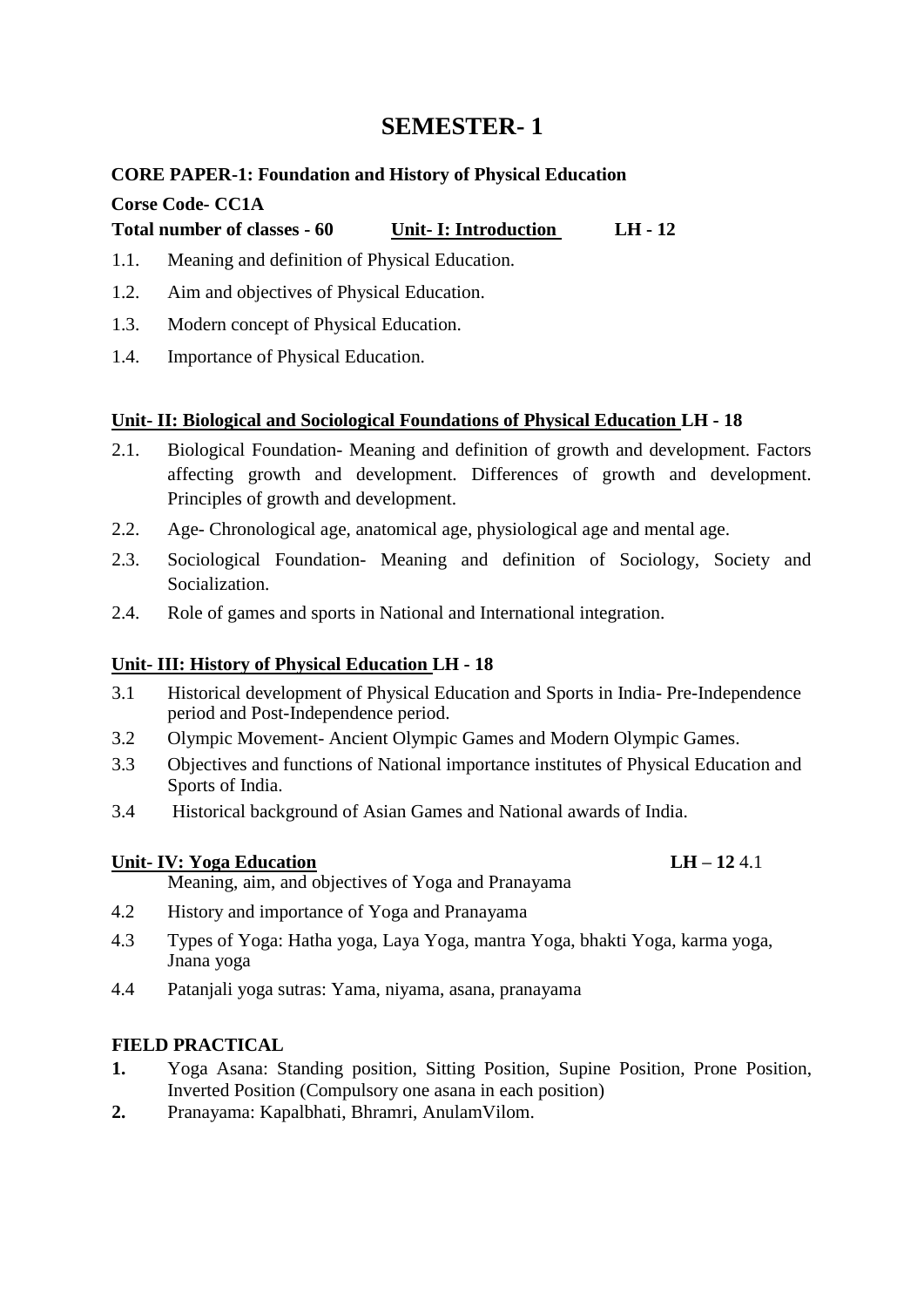- 1. Graham, G. (2001) Teaching Children Physical Education: Becoming a Master Teacher. Human Kinetics, Champaign, Illinois, USA.
- 2. Kamlesh, M.L. & Singh, M.K. (2006) Physical Education (Naveen Publication).
- 3. Lau, S.K. (1999) Great Indian Players, New Delhi, Sports.
- 4. Lumpkin, A. (2007) Introduction to Physical Education, Exercise Science and Sports Studies, McGraw Hill, New York, USA.
- 5. Siedentop, D. (2004) Introduction to Physical Education, Fitness and Sport, McGraw Hill Companies Inc., New York, USA.
- 6. Shaffer, D.R. (2002) Development Psychology: Childhood and Adolescence. Thomson, Sydney, Australia.
- 7. Shukla, (2000) Mother on Education, National Council of Teacher Education, New Delhi.
- 8. Singh, A. et al. (2000) Essential of Physical Education, Kalyani Publishers, Ludhiana, Punjab.
- 9. Wuest, D.A. & C.A. Bucher (2006) Foundation of Physical Education, Exercise Science, and Sports. McGraw Hill Companies Inc.; New York, USA.
- 10. Fahey, T.D., M.P. Insel and W.T. Rath (2006) Fit & Well: Core Concepts and Labs in Physical Fitness, McGraw Hill, New York.
- 11. Kansal, D.K. (2012) A Practical Approach to Test Measurement and Evaluation Sports and Spiritual Science Publication, New Delhi.
- 12. Sri Swami Ramas (2001) Breathing. SadhanaMandir Trust. Rishikesh
- 13. Swami Veda Bharti (2000) yoga, polity, Economy and Family. Sadhana Mandir Trust. Rishikesh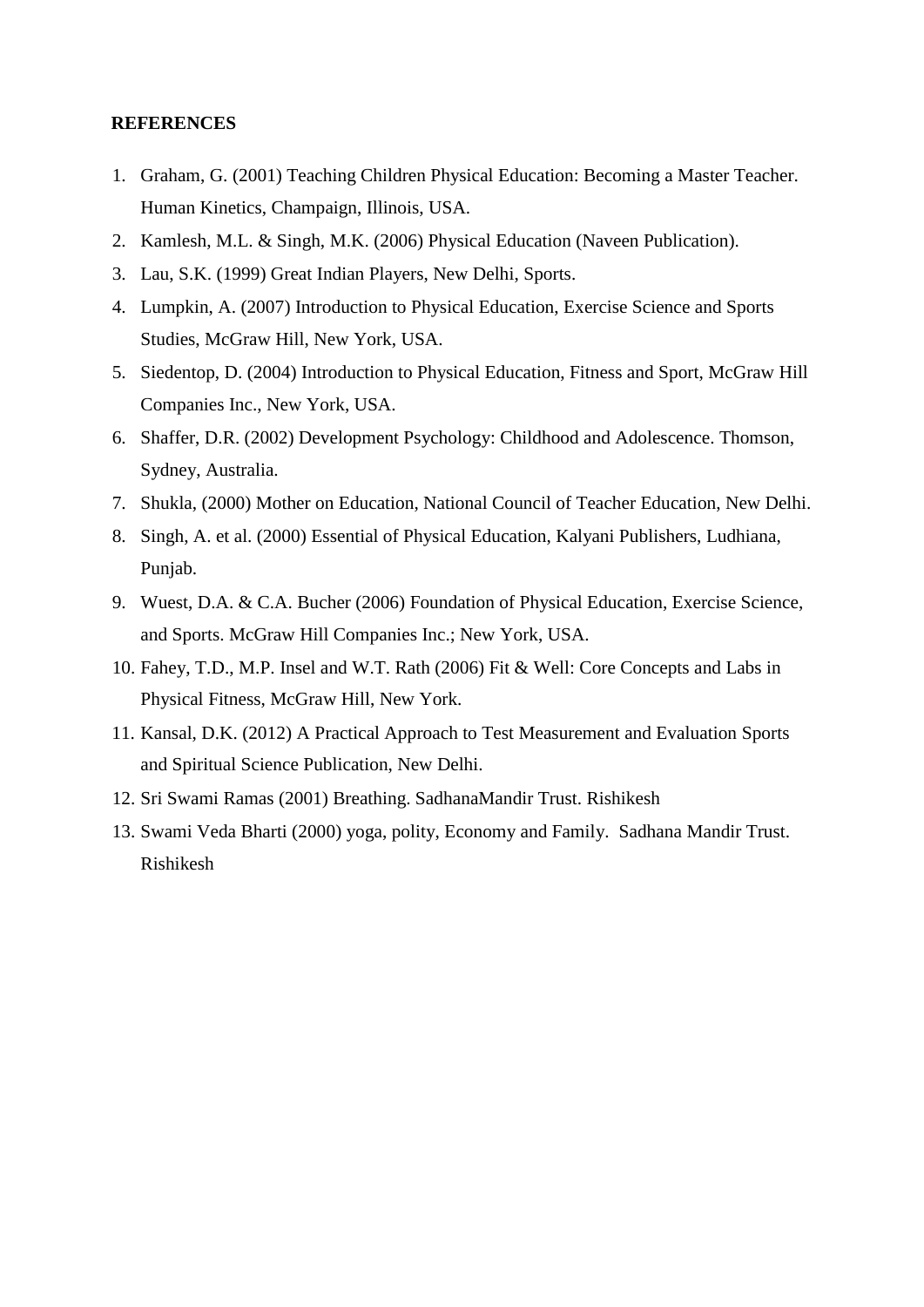# **CORE PAPER- 2: Management of Physical Education and Sports**

#### **Corse Code- CC1B**

#### **Total number of classes - 60**

#### **Unit- I: Introduction LH - 12**

- 1.1. Concept and definition of Sports Management.
- 1.2. Important of Sports Management.
- 1.3. Purpose of Sports Management.
- 1.4. Principles of Sports Management.

### **Unit- II: Tournaments LH – 18**

- 2.1. Tournaments: Meaning and definition and types of tournaments (Knock-out, League, Combination, Challenge).
- 2.2. Procedure of drawing fixture.
- 2.3. Planning and preparation of Athletic Meet.
- 2.4. Method of organization of Intramural and Extramural competition.

#### **Unit- III: Facilities and Equipment's LH - 18**

- 3.1 Method of calculation of Athletic Trackand field.
- 3.2 Care and maintenance of play ground and gymnasium.
- 3.3 Importance, care and maintenance of sports equipments.
- 3.4 Time Table: Meaning, importance and factors affecting Time Table.

### **Unit- IV: LeadershipLH - 12**

- 4.1 Meaning and definition of leadership.
- 4.2 Qualities of good leader in Physical Education.
- 4.3 Principles of leadership activities.
- 4.4 Hierarchy of Leadership in School, College and University level.

### **FIELD PRACTICAL**

- 1. Racket Sports: Badminton, Table Tennis (Any One)
- 2. Indian Games: Kabaddi, Kho-Kho (Any one).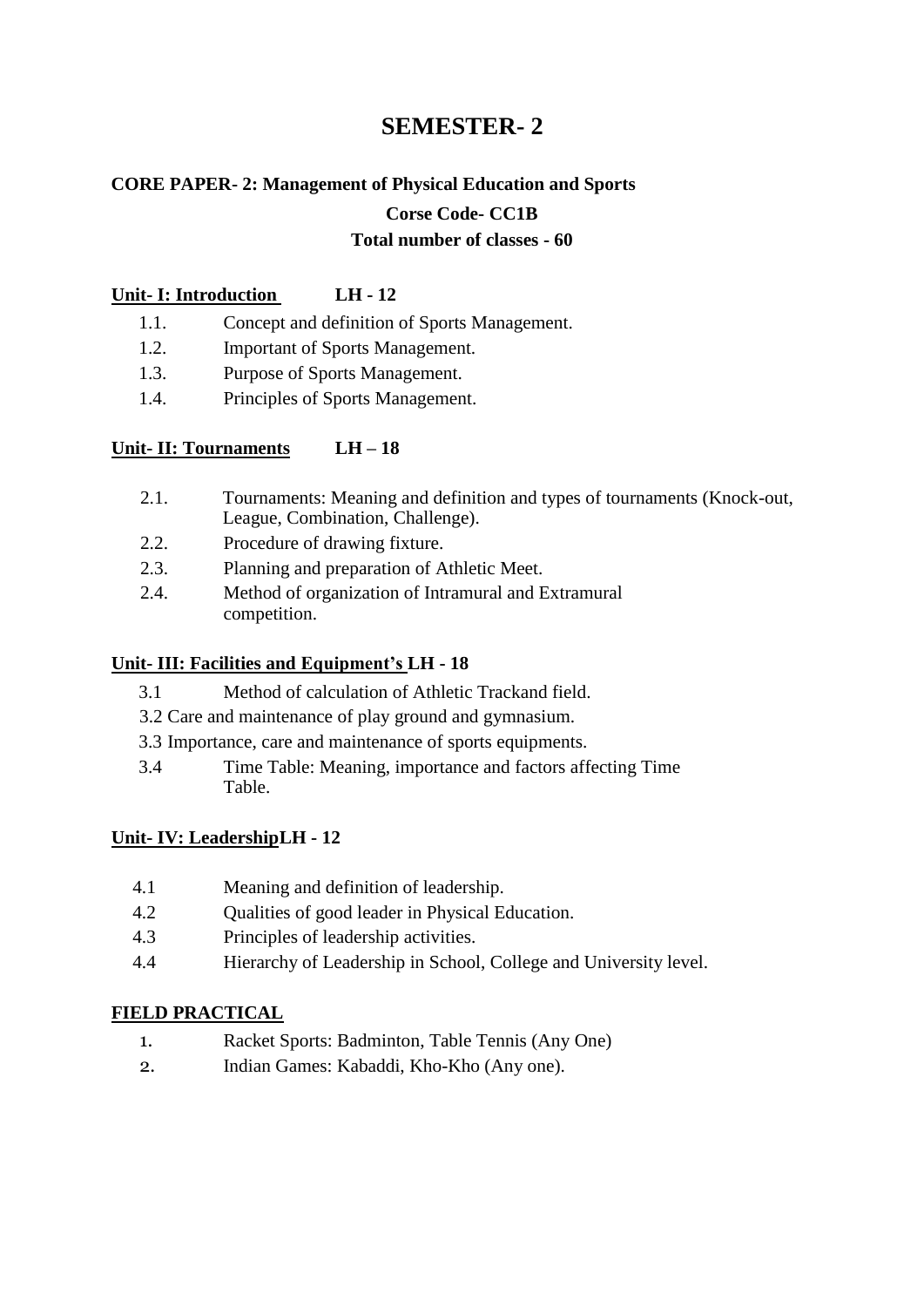- 1. Broyles, F. J. & Rober, H. D. (1979). Administration of sports, Athletic programme: A Managerial Approach. New York: Prentice hall Inc.
- 2. Bucher, C. A. (1983). Administration of Physical Education and Athletic programme. St. Lolis: The C.V. Hosby Co.
- 3. Kozman, H.C. Cassidly, R. & Jackson, C. (1960).Methods in Physical Education. London: W.B. Saunders Co.
- 4. Pandy, L.K. (1977). Methods in Physical Education.Delhe: Metropolitan Book Depo.
- 5. Sharma, V.M. & Tiwari, R.H.: (1979). Teaching Methods in Physical Education. Amaravati: Shakti Publication.
- 6. Thomas, J. P. (1967). Organization & administration of Physical Education. Madras: Gyanodayal Press.
- 7. Tirunarayanan, C. &Hariharan, S. (1969). Methods in Physical Education.Karaikudi: South India Press.
- 8. Voltmer, E. F. &Esslinger, A. A. (1979).The organization and administration of Physical Education. New York: Prentice Hall Inc.
- 9. Singh, A. et al. (2010) Essential of Physical Education. Kalyayani Publishers.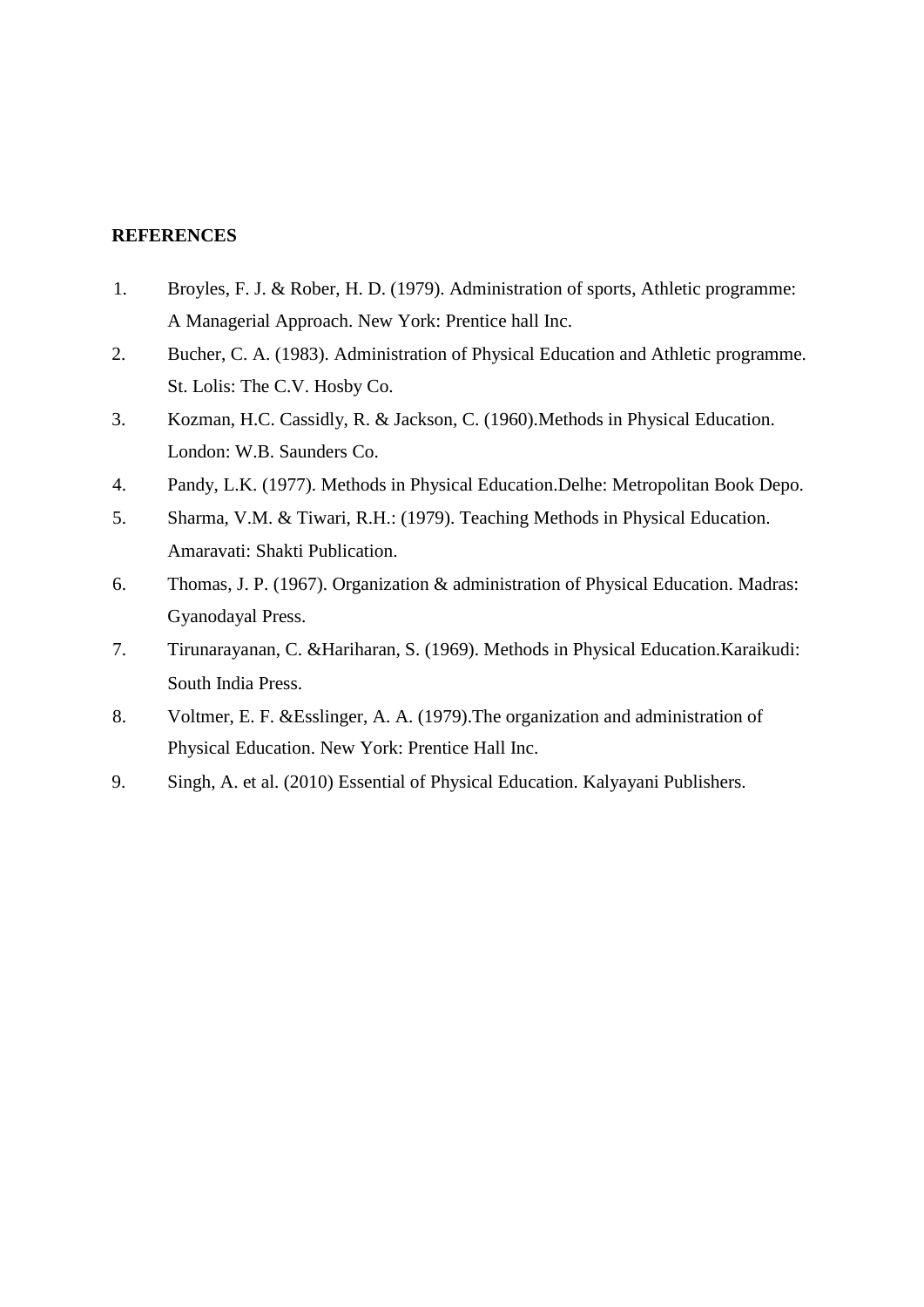# **CORE PAPER- 3: Anatomy, Physiology and Exercise Physiology Corse Code- CC1C**

### **Total number of classes – 60**

### **Unit- I: Introduction LH - 12**

- 1.1. Meaning, definitionand importance of Anatomy, Physiology and Exercise Physiology. .
- 1.2. Human Cell- Structure and function.
- 1.3. Tissue- Types and functions.
- 1.4. Organ and System

### **Unit- II: Musculo-skeletal System LH - 18**

- 2.1. Skeletal System- Structure of Skeletal System. Classification and location of bones and joints, Anatomical differences between male and female.
- 2.2. Muscular System- Type, location, function and structure of muscle.
- 2.3. Types of muscular contraction.
- 2.4. Effect of exercise on muscular system.

### **Unit- III: Circulatory System LH - 18**

- 3.1 Blood- Composition and function.
- 3.2 Heart- Structure and functions. Mechanism of blood circulation through heart.
- 3.3 Blood Pressure, Athletic Heart and Bradycardia.
- 3.4 Effect of exercise on circulatory system.

### **Unit- IV: Respiratory System LH - 12**

- 4.1 Structure and function of Respiratory organs.
- 4.2 Mechanism of Respiration.
- 4.3 Vital Capacity, O2 Debt and Second Wind.
- 4.4 Effect of exercise on respiratory system.

### **LAB PRACTICAL**

- 1. Assessments of BMI (Body Mass Index)and WHR(Waist Hip Ratio).
- 2. Assessment of Heart rate, Blood Pressure, Respiratory Rate, and Pick Flow Rate (any two).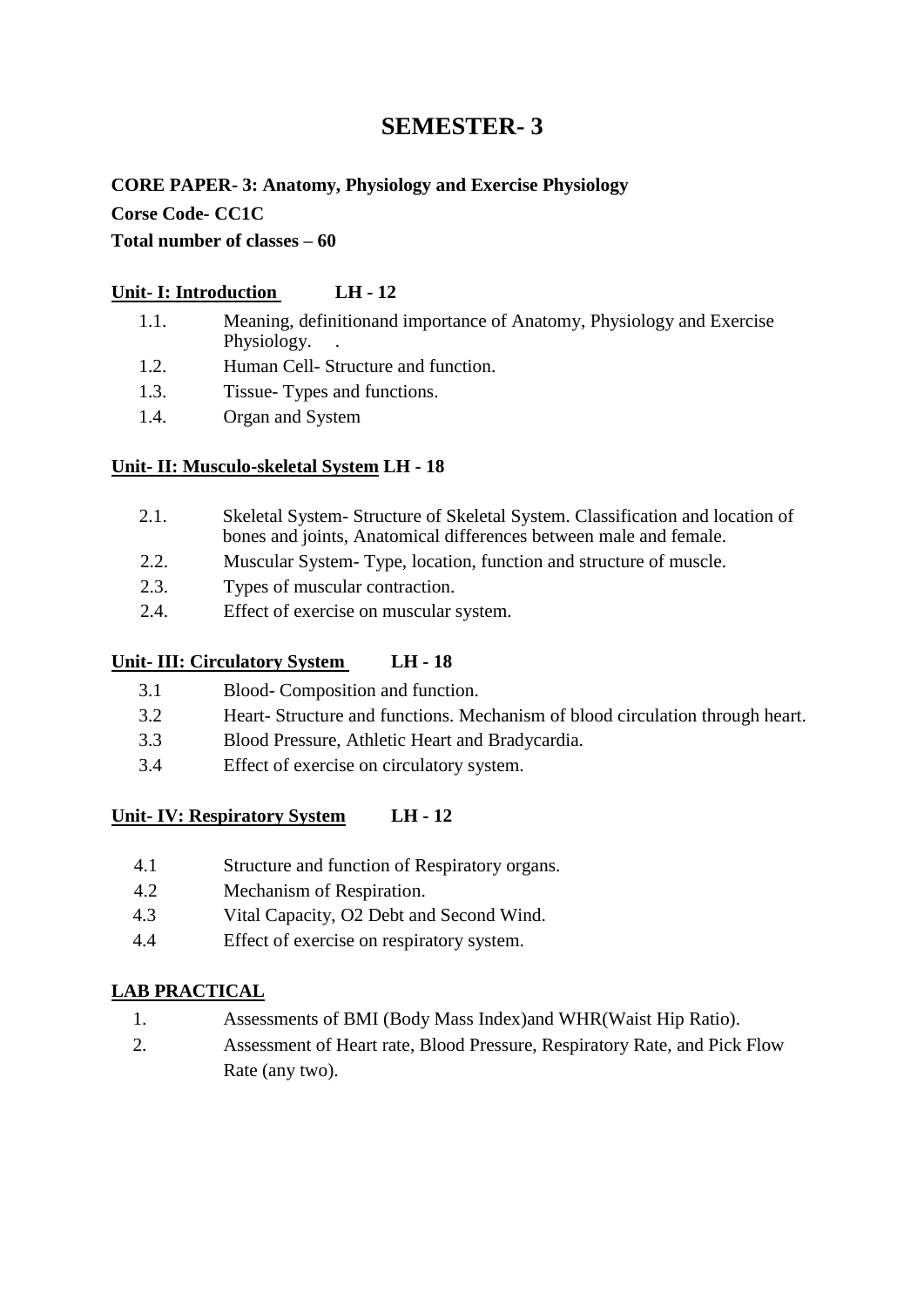- 1. Amrit Kumar, R, Moses. (1995). Introduction to Exercise Physiology. Madras: PoompugarPathipagam.
- 2. Clarke, D.H. (1975). Exercise Physiology. New Jersey: Prentice Hall Inc., Englewood Cliffs.
- 3. David, L Costill. (2004). Physiology of Sports and Exercise. Human Kinetics.
- 4. Fox, E.L., and Mathews, D.K. (1981). The Physiological Basis of Physical Education and Athletics. Philadelphia: Sanders College Publishing.
- 5. Guyton, A.C. (1976). Textbook of Medical Physiology. Philadelphia: W.B. Sanders co. Richard, W. Bowers. (1989). Sports Physiology.WMC: Brown Publishers.
- 6. SandhyaTiwaji. (1999). Exercise Physiology. Sports Publishers.
- 7. Shaver, L. (1981). Essentials of Exercise Physiology. New Delhi: Subject Publications.
- 8. Vincent, T. Murche. (2007). Elementary Physiology. Hyderabad: Sports Publication.
- 9. William, D. McAradle. (1996). Exercise Physiology, Energy, Nutrition and Human Performance. Philadelphia: Lippincott Williamsand Wilkins Company.

# **SEMESTER- 3**

#### **Course code: SEC 2 GYMNASTIC**S

Floor Exercise (Basic Element)

### 1. **Compulsory**

- 1.1. Forward Roll
- 1.2. Backward Roll
- 1.3. Forward Roll with Split leg
- 1.4. T Balance
- 1.5. Cart-Wheel

**[Note: Perform the above Gymnastic skills continuously in the same sequence]**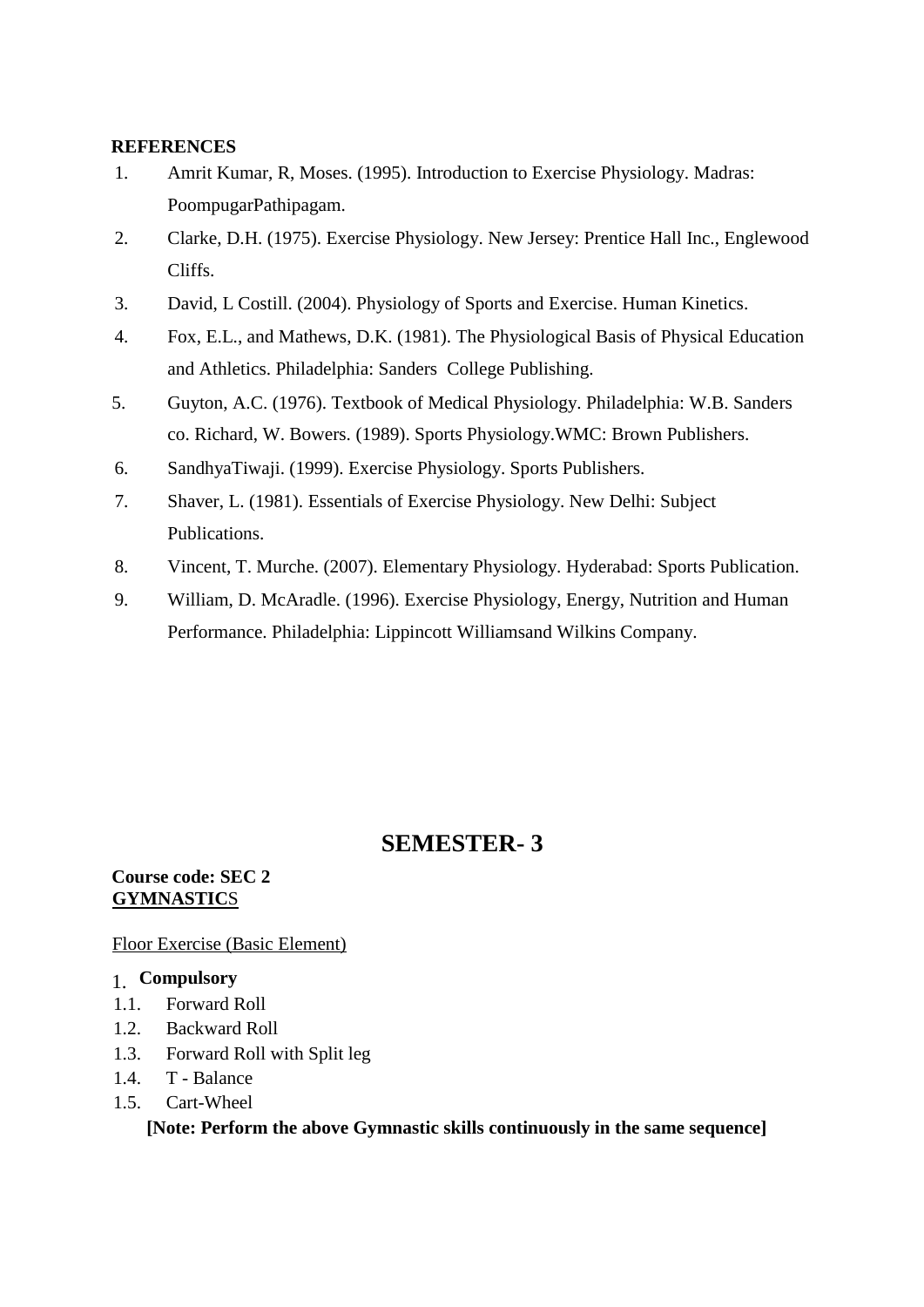### 2. **Floor Exercise (Semi- Advance Element) 3. Vaulting Table**

- 2.1. Dive and Forward Roll 3.1 Through vault
- 2.2. Hand Spring 3.2 Stoop Vault
- 2.3. Head Spring 3.3 Split CutBar
- 2.4. Neck Spring
- 2.5. Hand Stand and Forward Roll
- 2.6. Summersault

# **(Semi Advance Element)**

- 
- 
- 

| <b>4. Parallel Bar (MEN)</b> |            | <b>Balancing Beam (WOMEN)</b> |            |
|------------------------------|------------|-------------------------------|------------|
|                              | 4.1 Mount. |                               | 4.1. Mount |

- 4.2 Swing 4.2 Leap Jump
- 4.3 One leg cutting 4.3 T Balance
- 4.4 Both leg cutting 4.4 V Balance Shoulder stand. 4.5 Knee Balance<br>Dismount 4.6 Forward roll 4.6 Forward roll

4.7. Split Sitting

### **5. History of Gymnastics**

- 5.1. History and function of FIG and GFI
- 5.2 Types of Gymnastics: Artistic Gymnastics, RhythmicGymnastics, AerobicGymnastics, AcrobaticsGymnastics, TrampolineGymnastics.

- 1. Brown (2009). How to improve at Gymnastics. Crabtree Publishing Co., USA.
- 2. Chakraborty S and Sharma L (1995). Fundamental of Gymnastics. D.V.S. Pub. New Delhi.
- 3. Chakraborty S (1995). Fundamentals of Gymnastics. DVS.Pub. New Delhi
- 4. Chakraborty S (1998). Women's Gymnastics. Friends .Pub. New Delhi
- 5. Federation International Gymnastics (2006) Federation Int. De. Gymnastics.
- 6. Mitchell, D. Davis, B. and Lopez, R. (2002). Teaching fundamentals gymnastics skills. Human Kinetics, USA.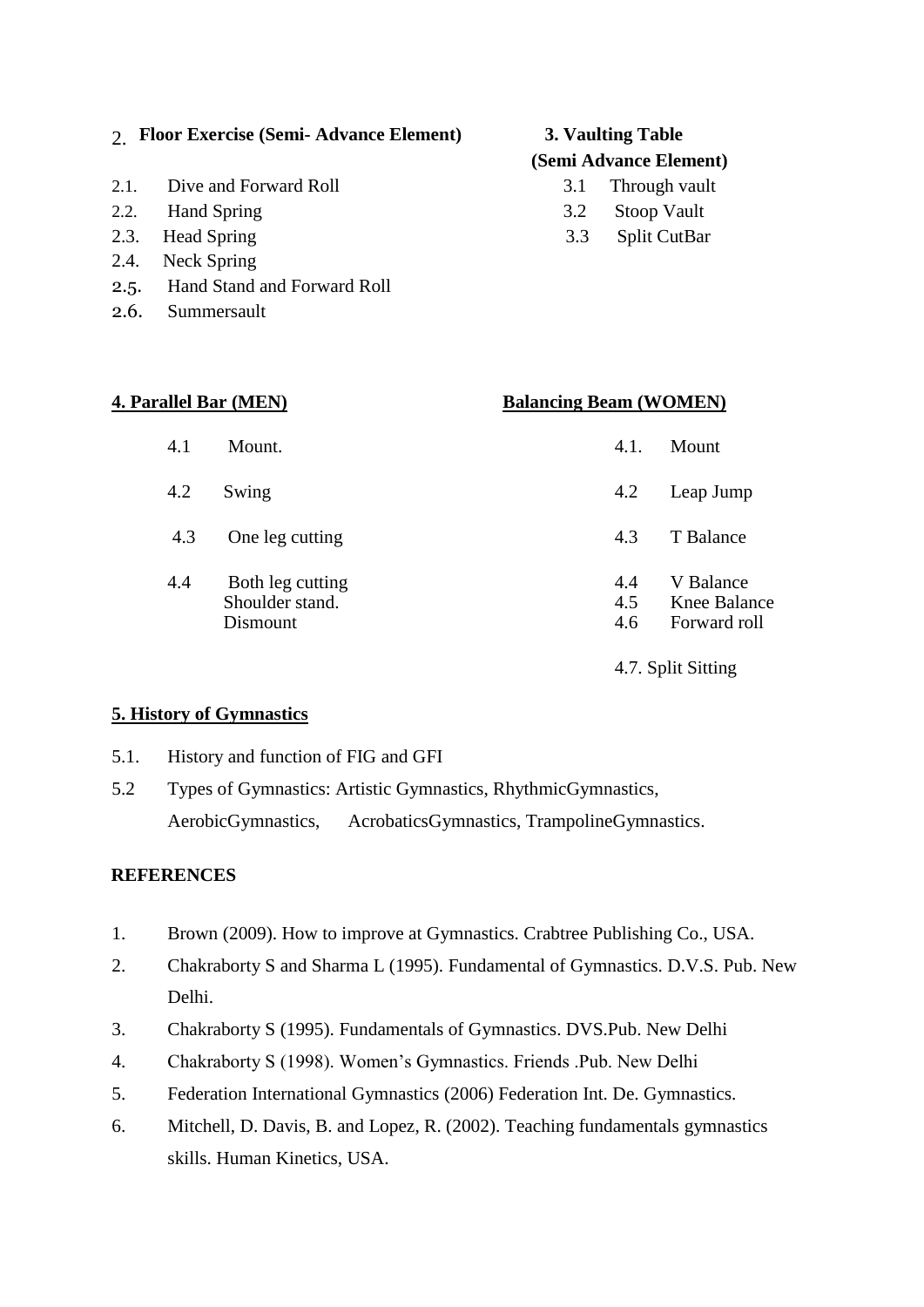# **CORE PAPER- 4: Health Education, Physical Fitness and Wellness**

### **Corse Code- CC1D**

#### **Total number of classes – 60**

#### **Unit- I: Introduction LH - 18**

- 1.1. Concept, definition and dimension of Health.
- 1.2. Aim, objectives and principles ofHealth Education.
- 1.3. Health Agencies- World Health Organization (WHO), United Nations Educational Scientific and Cultural Organization (UNESCO).
- 1.4. School Health Program- Health Service, Health Instruction, Health Supervision, Health appraisal and Health Record.

### **Unit- II: Health Problems in India- Prevention and Control LH - 18**

- 2.1. Communicable Diseases- AIDS, Hepatitis, STD, Rabies, Gastroenteritis.
- 2.2. Non-communicable Diseases- Obesity, Diabetes,Hypertension and Cardiovascular Diseases.
- 2.3. Nutrition- Nutritional requirements for daily living, Balanced diet, Athletic diet.
- 2.4. Postural deformities- Causes and corrective exercise of Kyphosis, Lordosis, Scoliosis, Knock Knees and Flat Foot.

### **Unit- III: Fitness,Nutrition and WellnessLH - 12**

- 3.1 Nutrition Meaning, definition and Importance of nutrition.
- 3.2 Basic Components of Physical nutrition.
- 3.3 Concept of Wellness. Relationship between Physical activities and Wellness.
- 3.4 Ageing- Physical activities and its importance.

### **Unit- IV: Health and First-aid Management LH - 12**

- 4.1 First aid- Meaning, definition, importance and CPR.4.2 Management of sports injuries- Sprain, Strain, Facture and Dislocation.
- 4.3 Management of sports injuries through the application of Hydro-therapy and Thermotherapy.
- 4.4 Management of sports injuries through the application of Exercise and Massage therapy.

### **LAB PRACTICAL**

- 1. First-aid Practical- Triangular Bandage: Slings (Arm Sling, Collar & Cuff Sling), Roller Bandages: Simple Spiral, Reverse Spiral, Figure of Eight, Spica.
- 2. Rehabilitation Modalities: Hydro-therapy and Thermo-therapy.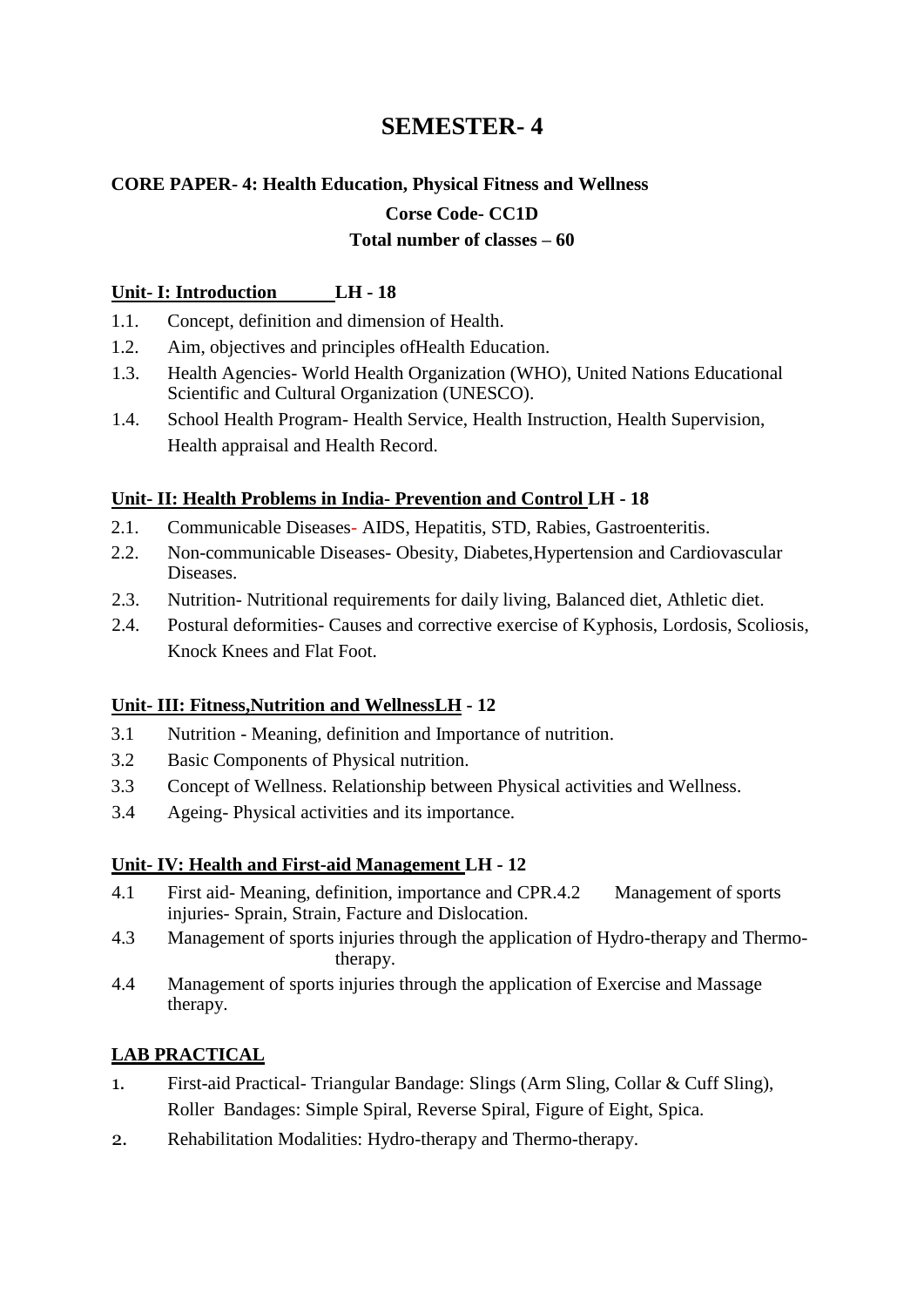- 1. Bucher, Charles A. "Administration of Health and Physical Education Programme".
- 2. Delbert, Oberteuffer, et. al." The School Health Education".
- 3. Ghosh, B.N. "Treaties of Hygiene and Public Health".
- 4. Hanlon, John J. "Principles of Public Health Administration" 2003.
- 5. Turner, C.E. "The School Health and Health Education".
- 6. Moss et. al. "Health Education" (National Education Association of U.T.A.).
- 7. Nemir A. 'The School Health Education" (Harber and Brothers, New York).
- 8. Nutrition Encyclopedia, edited by Delores C.S. James, The Gale Group, Inc.
- 9. Boyd-Eaton S. et al (1989) The Stone Age Health Programme: Diet and Exercise as Nature Intended. Angus and Robertson.
- 10. Terras S. (1994) Stress, How Your Diet can Help: The Practical Guide to Positive Health Using Diet, Vitamins, Minerals, Herbs and Amino Acids, Thorons.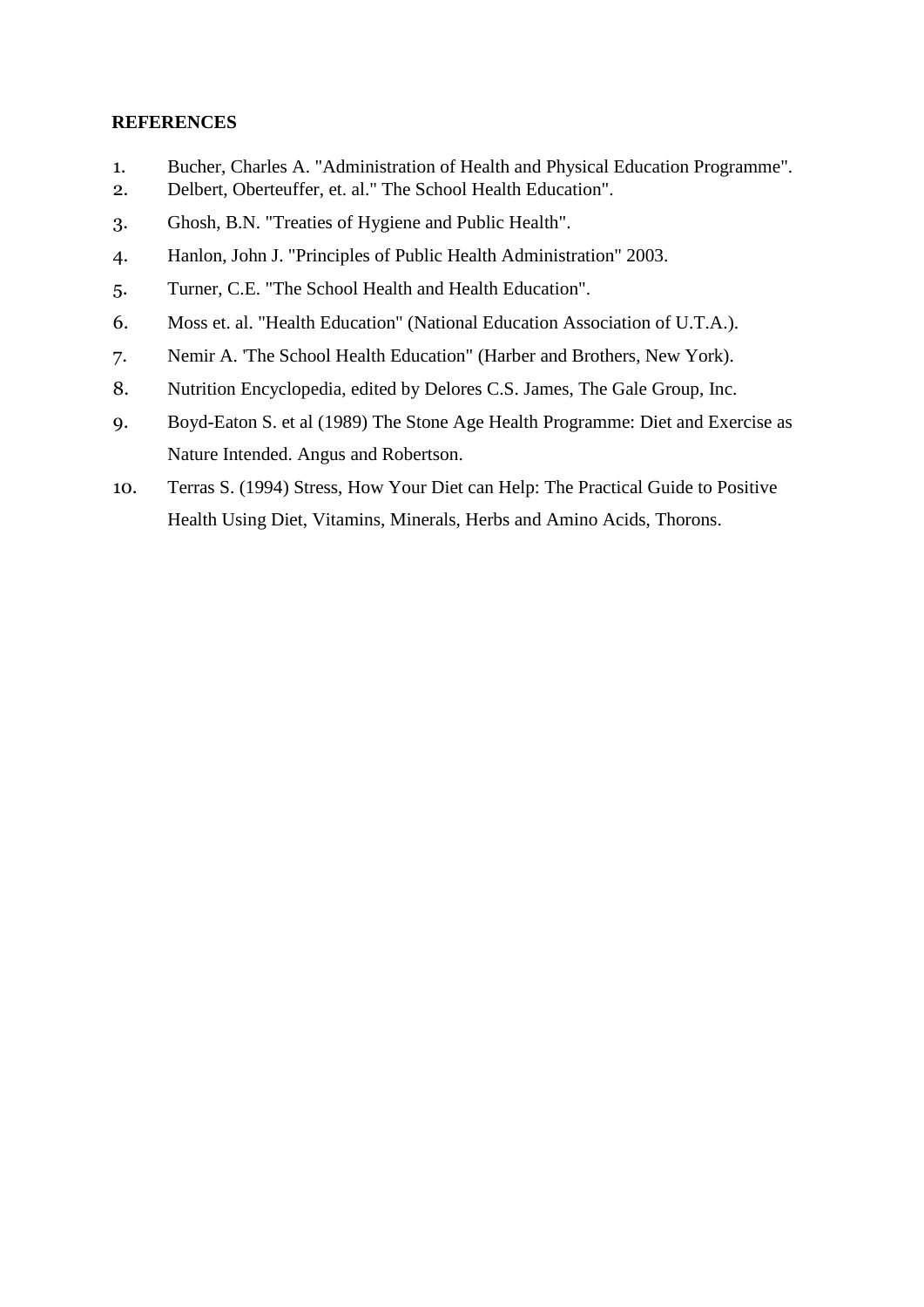### **Track and Field**

**Course code**: **SEC 1**

### **75 Marks**

### **1 . Track Events**

- 1.1. Starting Techniques: Standing start and Crouch start (its variations) use of Block.
- 1.2. Acceleration with proper running techniques.
- 1.3. Finishing technique: Run Through, Forward Lunging and Shoulder Shrug.
- 1.4. Relay Race: Starting, Baton Holding/Carrying, Baton Exchange in between zone, and Finishing. ( Visual non Visual )

### **2. Field events (Two each from Jumping and Throwing Event)**

- 2.1 Long Jump: Approach Run, Take-off, Flight in the air (Hang Style/Hitch Kick) and Landing.
- 2.2 High jump: Approach Run, Take-off, Bar Clearance (Straddle) and Landing.
- 2.3 Triple jump: Approach run, Take- off and landing for hop, step and jump, flying phase, landing and follow-up action.
- 2.4 Shot put: Holding the Shot, Placement, Initial Stance, Glide, Delivery Stance and Recovery (Perry O'Brien Technique).
- 2.5 Discus Throw: Holding the Discus, Initial Stance, Primary Swing, Turn, Release and Recovery (Rotation in the circle).
- 2.6 Javelin Throw: Grip, Carry, Release and Recovery (3/5 Impulse stride).

### 3. **History, Rules regulation and officiating**

- 3.1 Introduction of Track and Field and historical review with reference to India.
- 3.2 Rules and regulations of Athletics, use of score sheets and officiating.

- 1. Evans DA (1984). Teaching Athletics. Hodder, London.
- 2. Fox EL (1998). Physiological Basis of Physical Education and Athletics, Brown Pub.
- 3. Gothi E (2004). Teaching and Coaching Athletics. Sports Pub, New Delhi.
- 4. Gupta R. (2004). Layout and Marking of Track and Field. Friends Pub. New Delhi
- 5. Hand Book- Rules and Regulations. International athletics Federation. (2016).
- 6. Maughan, R. and Gluson, M. (2004).The Biomechanical Basics of Athletic Performance. Oxford University Press, UK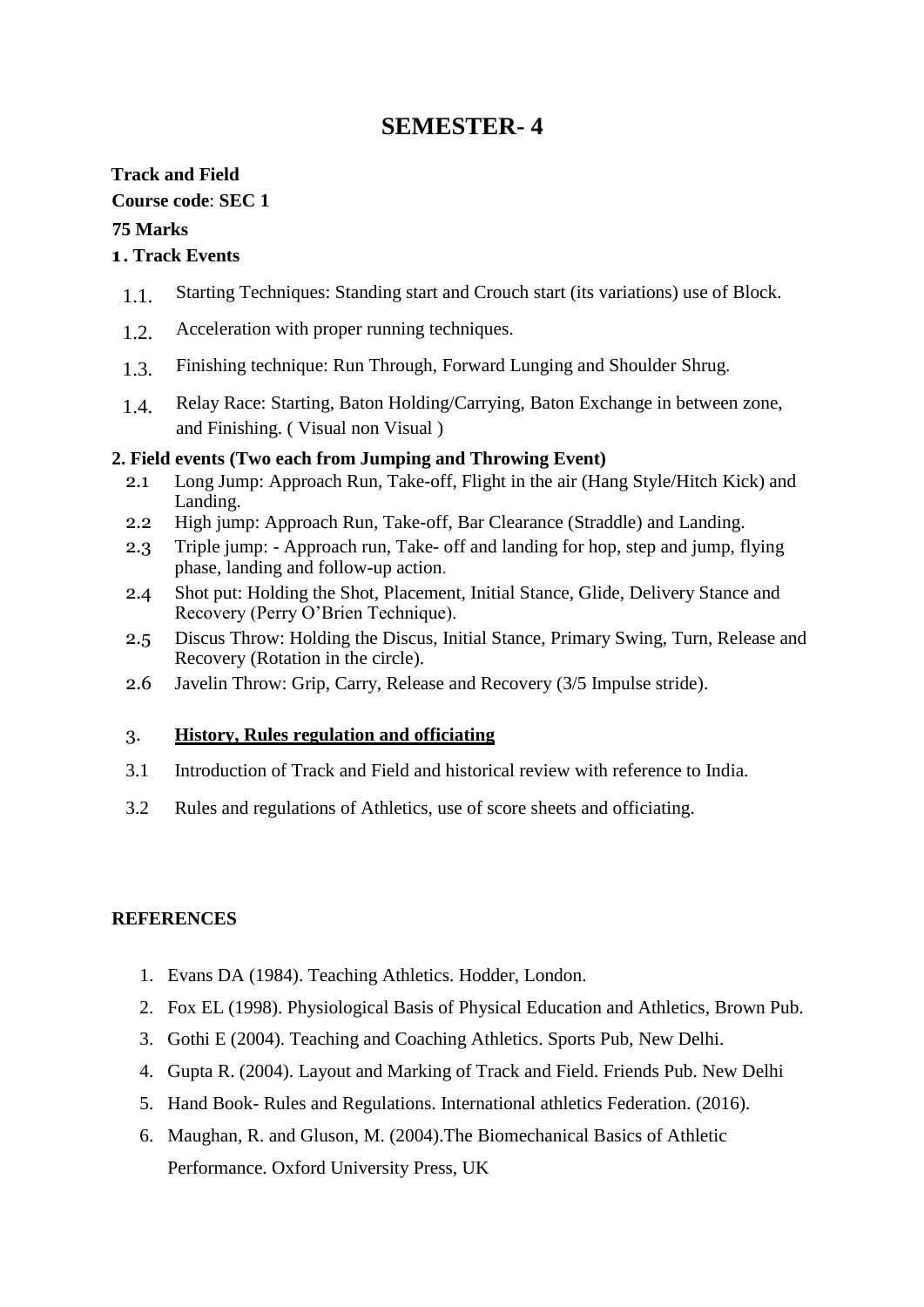#### **Tests, Measurements and Evaluation in Physical Education**

#### **Course code: DSE 1**

#### **Total number of classes - 60**

#### **Unit- I: Introduction LH - 12**

- 1.1. Concept of test, measurement & Evaluation.
- 1.2. Criteria of good test.
- 1.3. Principles of Evaluation.
- 1.4. Importance of Test, Measurement and Evaluation in Physical Education and Sports.

#### **Unit- II: Measurements of Body Compositions and Somatotype Assessment LH - 18**

- 2.1 Body Mass Index (BMI) Concept and method of measurement.
- 2.2 Body Fat- Concept and method of measurement.
- 2.3 Lean Body Mass (LBM) Concept and method of measurement.
- 2.4 Somatotype- Concept and method of measurement.

### **Unit- III: Fitness Test LH - 18**

- 3.1 Kraus-Weber Muscular Strength Test
- 3.2 AAHPER Youth Fitness Test
- 3.3 Barrow motor ability test
- 3.4 Harvard Step Test

#### **Unit- IV: Sports Skill Test LH - 12**

- 4.1 Lockhart and McPherson Badminton Skill Test
- 4.2 Cornish Handball Test/ Johnson Basketball Test Battery
- 4.3 McDonald Soccer Test
- 4.4 Brady Volleyball Test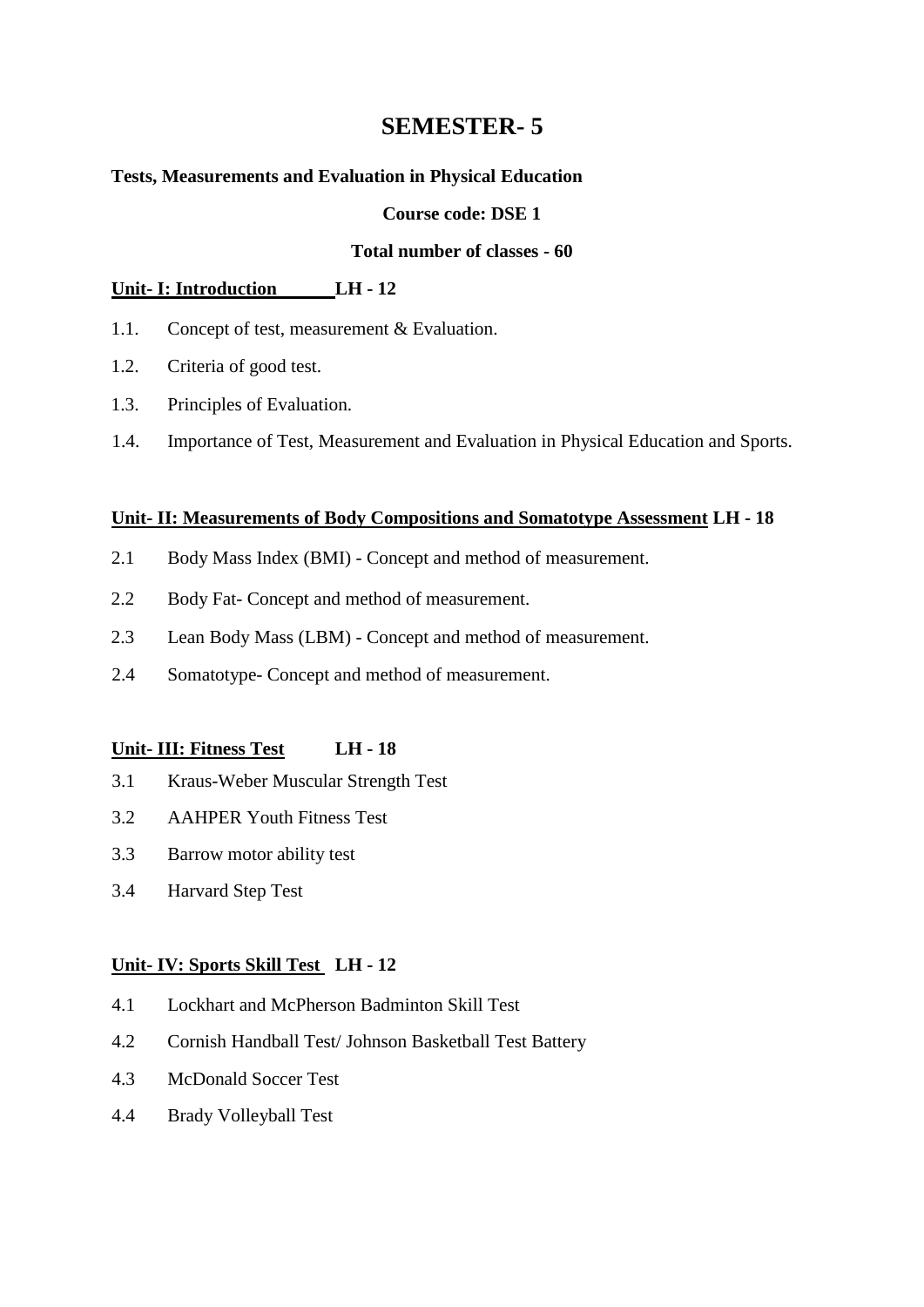#### **LAB & FIELD PRACTICAL**

- 1. Assessment of somatotype and % body fat (any one).
- 2. Assessment of AAHPER Youth Fitness Test and Harvard Step Test (any one).

- 1. Authors Guide (2013) ACSM's Health Related Physical Fitness Assessment Manual, USA: ACSM Publications.
- 2. Collins, R.D., & Hodges P.B. (2001) A Comprehensive Guide to Sports Skills Tests and Measurement (2nd edition) Lanham: Scarecrow Press.
- 3. Cureton T.K. (1947) Physical Fitness Appraisal and Guidance, St. Louis: The C. Mosby Company.
- 4. Getchell B (1979) Physical Fitness A Way of Life, 2nd Edition New York.
- 5. John Wiley and Sons, Inc Jenson, Clayne R and Cynt ha, C. Hirst (1980) Measurement in Physical Education and Athletics, New York, MacmillanPublising Co. Inc.
- 6. Kansal D.K. (1996), "Test and Measurement in Sports and Physical Education, New Delhi: DVS Publications.
- 7. Krishnamurthy (2007) Evaluation in Physical Education and Sports, New Delhi; Ajay Verma Publication.
- 8. Vivian H. Heyward (2005) Advance Fitness Assessment and Exercise Prescription, 3rd Edition, Dallas TX: The Cooper Institute for Aerobics Research.
- 9. Wilmore JH and Costill DL. (2005) Physiology of Sport and Exercise: 3rd Edition. Champaigm IL: Human Kinetics.
- 10. Yobu, A (2010), Test, Measurement and Evaluation in Physical Education in Physical Education and Sports. New Delhi; Friends Publications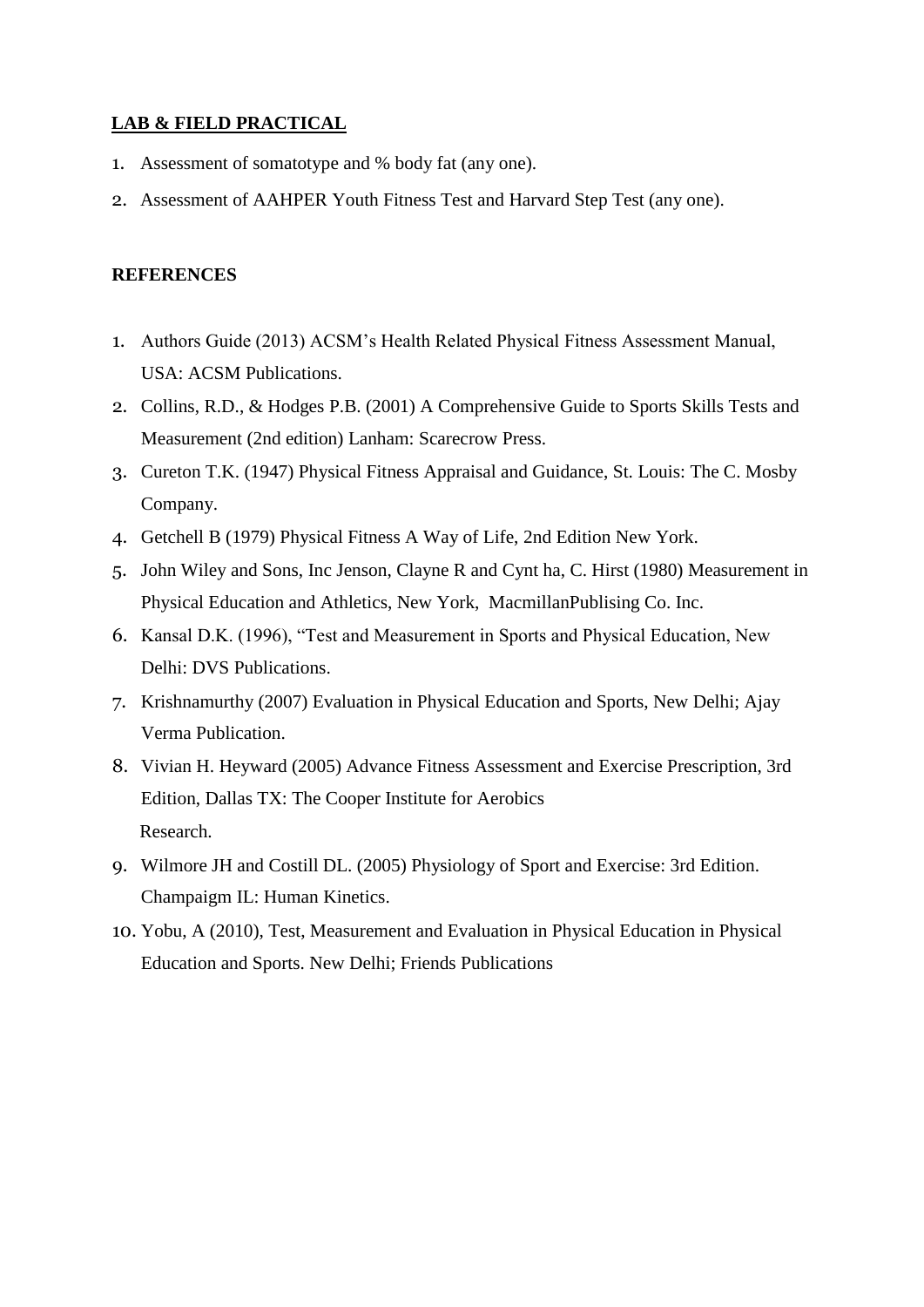# **Sports Training Course code: DSE1 Total number of classes – 60**

#### **Unit- I: Introduction LH - 12**

- 1.1. Meaning and definition of Sports Training.
- 1.2. Aim and characteristics of Sports Training.
- 1.3. Principles of Sports Training.
- 1.4. Importance of Sports Training.

#### **Unit- II: Principle of Training and Conditioning LH - 18**

- 2.1. Warming up and cooling down- Meaning, types and methods.
- 2.2. Conditioning- Concept of Conditioning and its principles.
- 2.3. Training Methods- Circuit Training, Interval Training, Weight Training.
- 2.4. Periodization- Meaning, types, aim and contents of different periods.

#### **Unit- III: Training Load and Adaptation LH - 18**

- 3.1 Training Load- Meaning, definition, types and factors of training load.
- 3.2 Components of training load.
- 3.3 Over Load- Meaning, causes, symptoms and tackling of over load.
- 3.4 Adaptation- Meaning and conditions of adaptation.

### **Unit- IV: Training Techniques LH - 12**

- 4.1 Strength- Means and methods of strength development.
- 4.2 Speed- Means and methods of speed development.
- 4.3 Endurance- Means and methods of endurance development.
- 4.4 Flexibility- Means and methods of flexibility & agility development

### **FIELD PRACTICAL**

- 1. Practical Experience of Weight Training and Circuit Training.
- 2. Measurement of Speed, Strength (Grip/Leg), Explosive Strength (Leg) and Flexibility (Any two).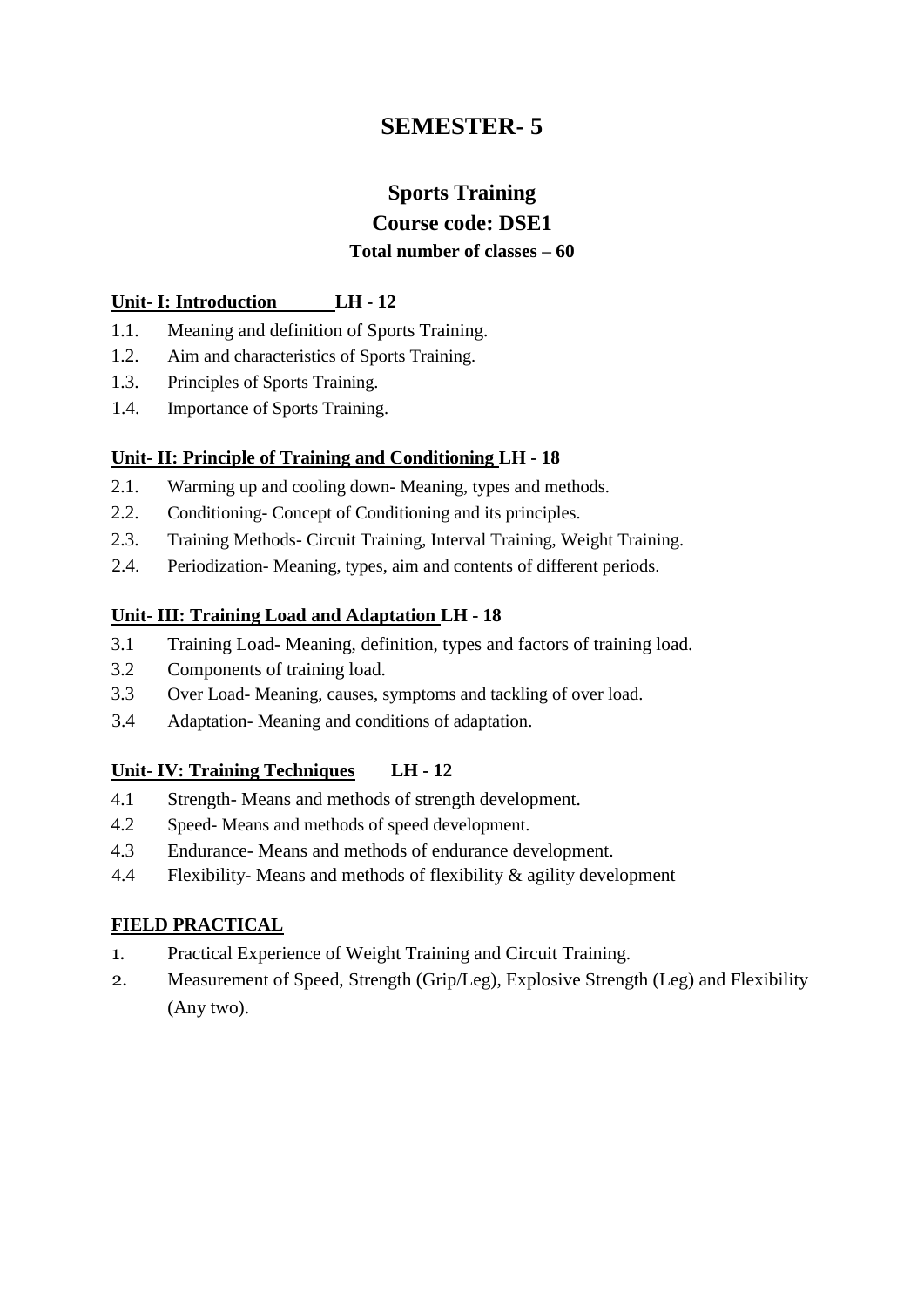- 1. Bunn, J.N. (1998) Scientific Principles of Coaching, New Jersey Engle Wood Cliffs, Prentice Hall Inc.
- 2. Cart, E. Klafs&Daniel, D. Arnheim (1999) Modern Principles of Athletic Training St. Louis C. V. Mosphy Company.
- 3. Daniel, D. Arnheim (1991) Principles of Athletic Training, St. Luis, Mosby Year Book.
- 4. David R. Mottram (1996) Drugs in Sport, School of Pharmacy, Liverpool: John Moore University.
- 5. Gary, T. Moran (1997) Cross Training for Sports, Canada : Human Kinetics Hardayal.
- 6. Singh (1991) Science of Sports Training, New Delhi, DVS Publications.
- 7. Jensen, C.R. & Fisher A.G. (2000) Scientific Basic of Athletic Conditioning, Philadelphia.
- 8. Ronald, P. Pfeiffer (1998) Concepts of Athletics Training 2nd Edition, London: Jones and Bartlett Publications.
- 9. YograjThani (2003), Sports Training, Delhi : Sports Publications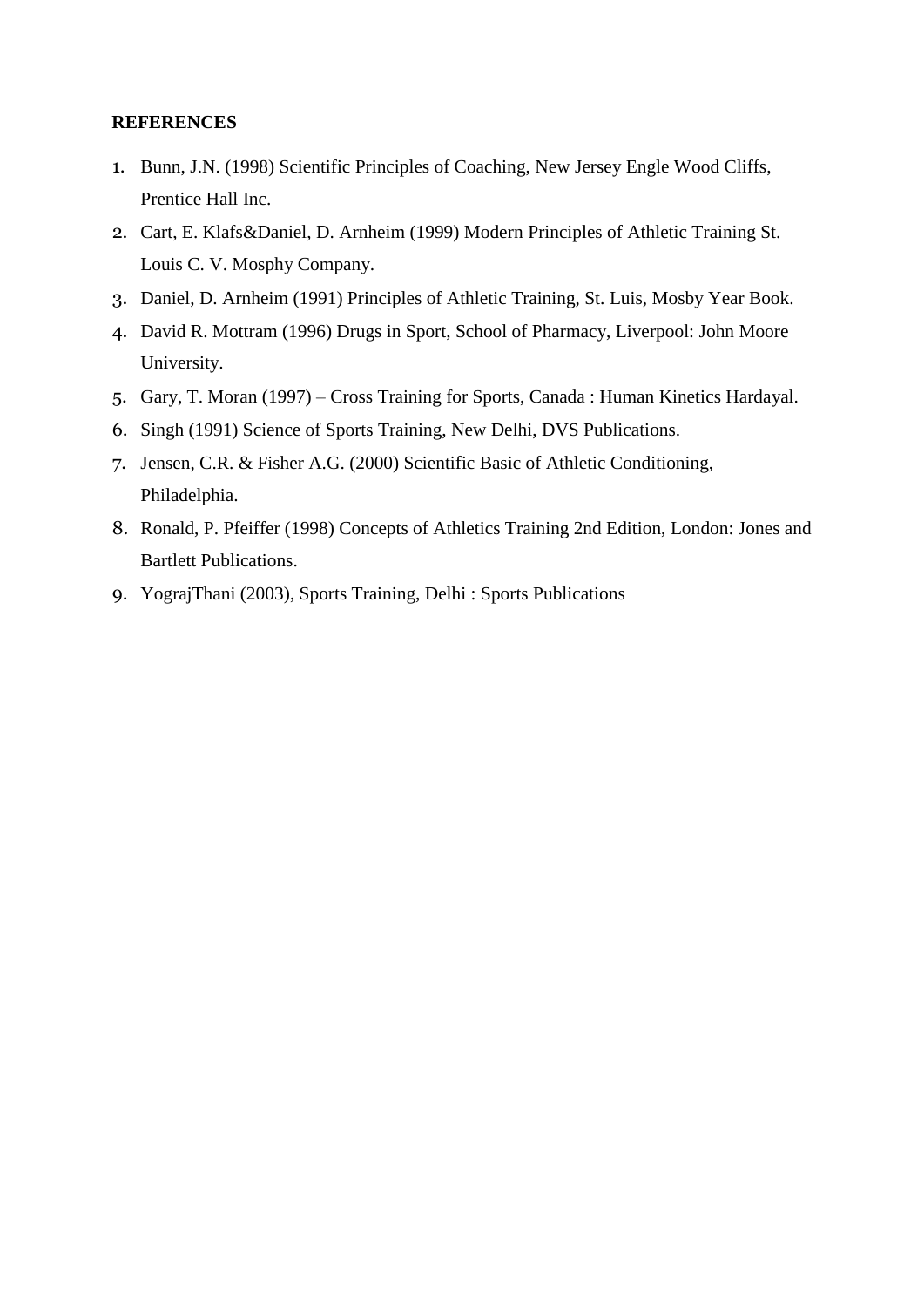### **Modern Trends and Practices in Physical Education Exercise Sciences**

# **(For the students other than Physical Education) Course code: GE1 Total number of classes - 60**

### **Unit- I: Introduction LH - 12**

- 1.1. Meaning, definition and importance of physical Education and Sports.
- 1.2. Aims, objectives and scope of Physical Education.
- 1.3. Types of sports and their utility in physical education.
- 1.4. Meaning, definition and importance of Physical fitness and Motor fitness. Difference between physical fitness and motor fitness. Components of Physical fitness.

### **Unit- II: Biological, Psychological and Sociological Foundations of PhysicalEducationLH - 18**

- 2.1. Biological Foundation- Meaning and definition of growth and development. Factors affecting growth and development. Differences of growth and development. Principles of growth and development.
- 2.2. Meaning and definition of Psychology. Importance of Psychology in Physical Education. Qualities of good leader in Physical Education. Principles of leadership activities.
- 2.3. Sociological Foundation- Meaning and definition of Sociology. Social values and their Importance. Socialization through Sports
- 2.4. Role of games and sports in National and International integration.

### **Unit- III: History of Physical Education LH - 12**

- 3.1 Historical development of Physical Education and Sports in India- Pre-Independence period and Post-Independence period.
- 3.2 Ancient Olympic Games
- 3.3 Modern Olympic Games.
- 3.4 Asian Games

### **Unit- IV: Exercise Sciences LH - 18**

- 4.1 Meaning, definition and importance Exercise and Exercise Physiology.
- 4.2 Effects of short and long term exercise on Muscular systems.
- 4.3 Effects of short and long term exercise on Circulatory System.
- 4.4 Effects of short and long term exercise on Respiratory System.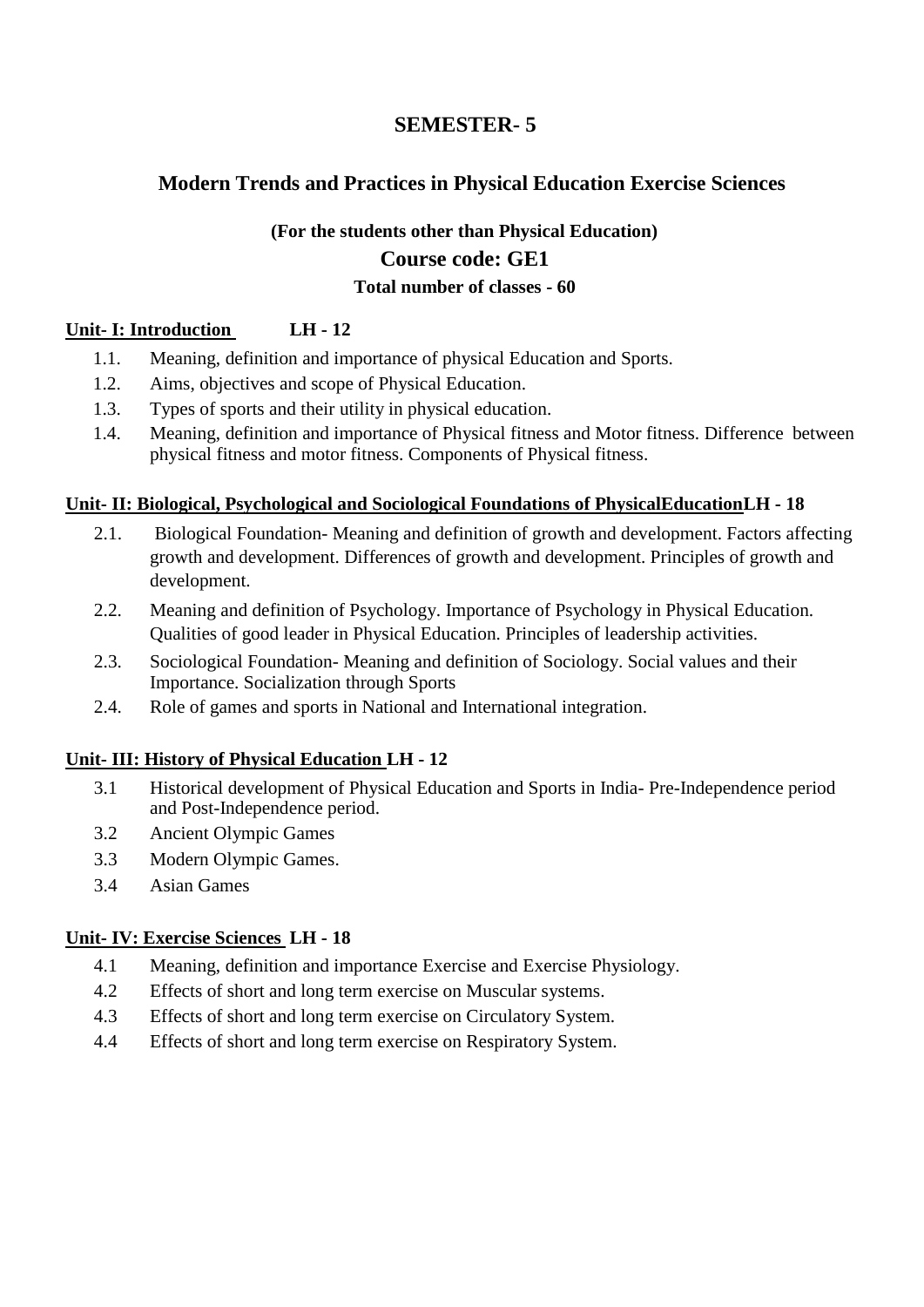### **FIELD PRACTICAL**

- 1. Yoga Asana: Standing position, Sitting Position, Supine Position, Prone Position, Inverted Position (Compulsory one asana in each position)
- 2. Project: Visit or participate to standard tournaments, competitions and Adventure Sports. Record Book to be maintain. (Any Two)

- 1. Kamlesh, M.L. & Singh, M.K. (2006) Physical Education (Naveen Publication).
- 2. Lumpkin, A. (2007) Introduction to Physical Education, Exercise Science and Sports Studies, McGraw Hill, New York, USA.
- 3. Siedentop, D. (2004) Introduction to Physical Education, Fitness and Sport, McGraw Hill Companies Inc., New York, USA.
- 4. Shaffer, D.R. (2002) Development Psychology: Childhood and Adolescence. Thomson, Sydney, Australia.
- 5. Shukla, (2000) Mother on Education, National Council of Teacher Education, New Delhi.
- 6. Singh, A. et al. (2000) Essential of Physical Education, Kalyani Publishers, Ludhiana, Punjab.
- 7. Wuest, D.A. & C.A. Bucher (2006) Foundation of Physical Education, Exercise Science, and Sports. McGraw Hill Companies Inc.; New York, USA.
- 8. Fahey, T.D., M.P. Insel and W.T. Rath (2006) Fit & Well: Core Concepts and Labs in Physical Fitness, McGraw Hill, New York.
- 9. Kansal, D.K. (2012) A Practical Approach to Test Measurement and Evaluation Sports and Spiritual Science Publication, New Delhi.
- 10. Clarke, D.H. (1975). Exercise Physiology. New Jersey: Prentice Hall Inc., Englewood Cliffs.
- 11. David, L Costill. (2004). Physiology of Sports and Exercise. Human Kinetics.
- 12. Fox, E.L., and Mathews, D.K. (1981). The Physiological Basis of Physical Education and Athletics. Philadelphia: Sanders College Publishing.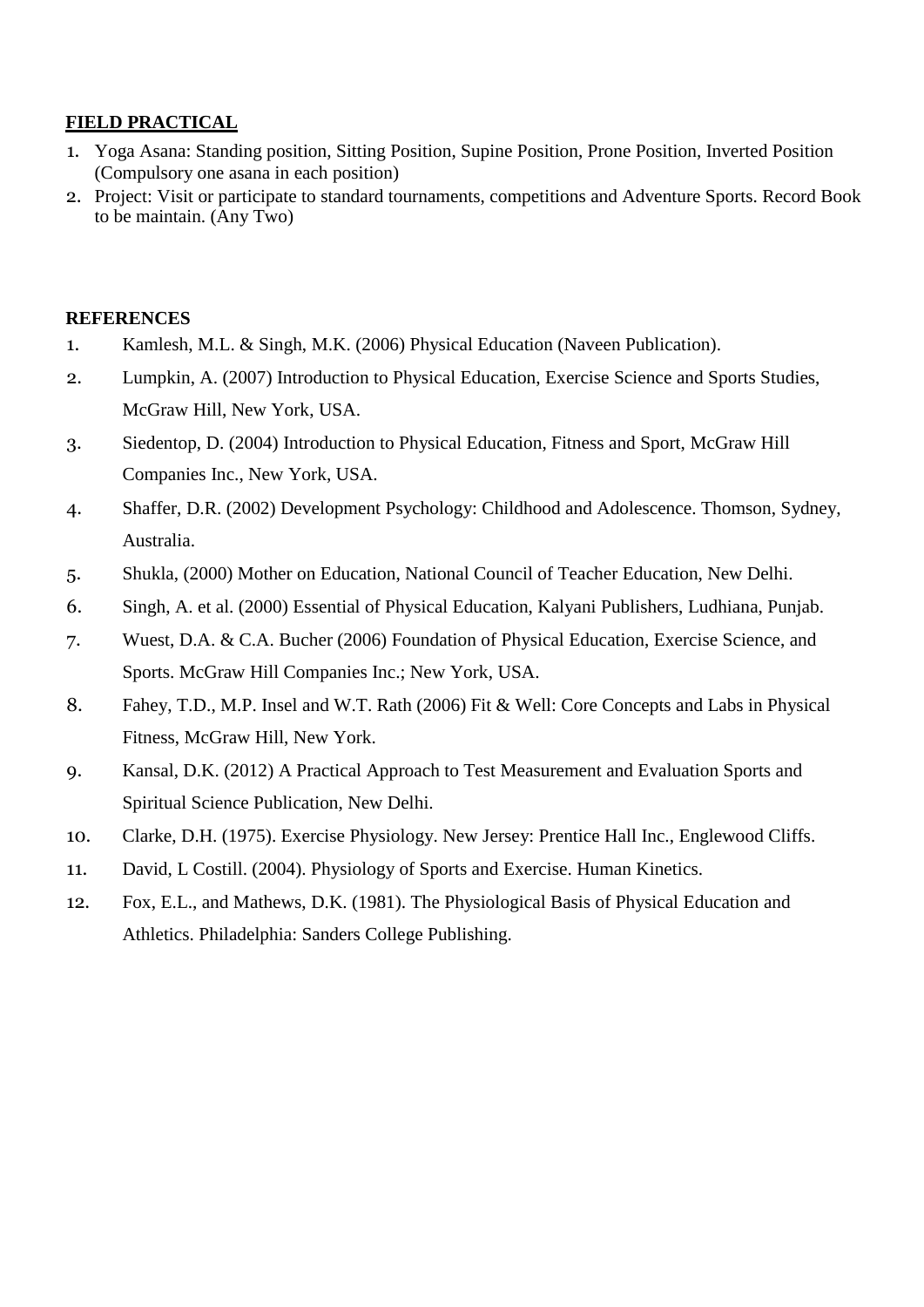#### **Course Code: SEC3**

**Archery, Combative sports andAdventure Sports**

#### **1. ARCHERY**

- **1.1 Stance**
- **1.2 Nocking the Arrow**
- **1.3 Set**
- **1.4 Set-up**
- **1.5 Draw and Load**
- **1.6 Anchor**
- **1.7 Transfer and Hold**
- **1.8 Aim and Expand**
- **1.9 Release and Follow Through**

#### **2. COMBATIVE SPORTS (Any One)**

#### **JUDO**

- **2.1 Kumi Kata: Gripping**
- **2.2 Kuzushi: Breaking the opponents balance.**
- **2.3 Tachiwaza: tewaza, Koshiwaza and ashiwaza**
- **2.4 SutemiWaza: ma sutemiwaza, yokosutemiwaza**
- **2.5 Katamewaza: Osaewaza, Shimewaza, KansetuWaza**
- **2.6 Ate Waza: striking maneuvers by Hand, elbow, Knee, foot and heel.**

#### **3. TAEKWONDO**

- **3.1 Stance-Sogui: Attention stance, closed stance, walking stance, back L-stance, Parallel Stance, Rear foot Stance, Fighting stance**
- **3.2 Hand attack: Closed hand strike-jireugi, Open hand technique-chigi**
- **3.3 Kick- chagi: front kick, side kick, back kick, Roundhouse kick, Reverse side kick, hook kick, Axe kick, spin kick**
- **3.4 Blocks- Makgicburat: Single fore arm block, Low block, Rising Block, Palm block, Knife hand block, Double fore arm block, Double knife hand block**
- **3.5 Pattern, Poomasae, Hyung, Tul**

#### **4. WRESTLING**

- **4.1 Position**
- **4.2 Motion**
- **4.3 Changing levels**
- **4.4 Penetration**
- **4.5 Lifting**
- **4.6 Back step**
- **4.7 Back arch**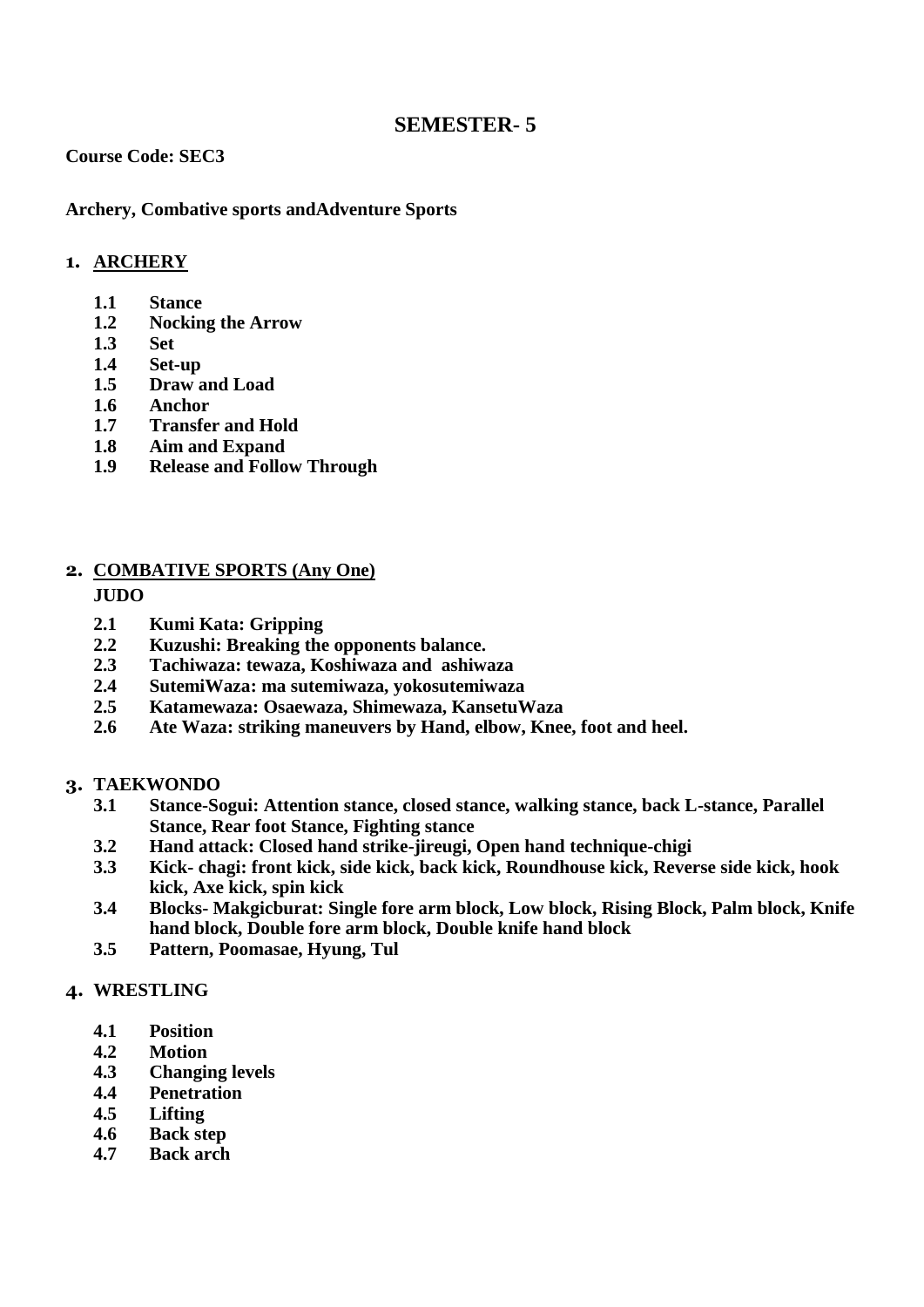#### **KARATE**

- **4.8 Stance- Dachi: Front Stance, Horse stance, Parallel stance, Cat Stance.**
- **4.9 Punches-Zuki: Middle Punch, Upper Punch, Lower Punch, Side Punch.**
- **4.10 Block- UKE: Middle inside, Middle outer, Upper and Lower Block**
- **4.11 Strike-UCHI: Elbow strike, Knife hand strike, fist hammer strike.**
- **4.12 Leg Technique- AshiWaza, Kick- Geri: Front Kick, Round house kick, Back Kick, Round Kick.**
- **4.13 Self Defence: Defense against punches, Defense against Kicvks, Defense against Grabs, Defense against Head locks, Defense against Bear hugs.**

### **5. ADVENTURE ACTIVITY/ OUTDOOR ACTIVITY**

**Trekking/Hiking/Camping/Rock climbing/ Artificial Rock Climbing**

**Note: Activity must be Recorded in CD and produced to External Examiner and should be submitted to University**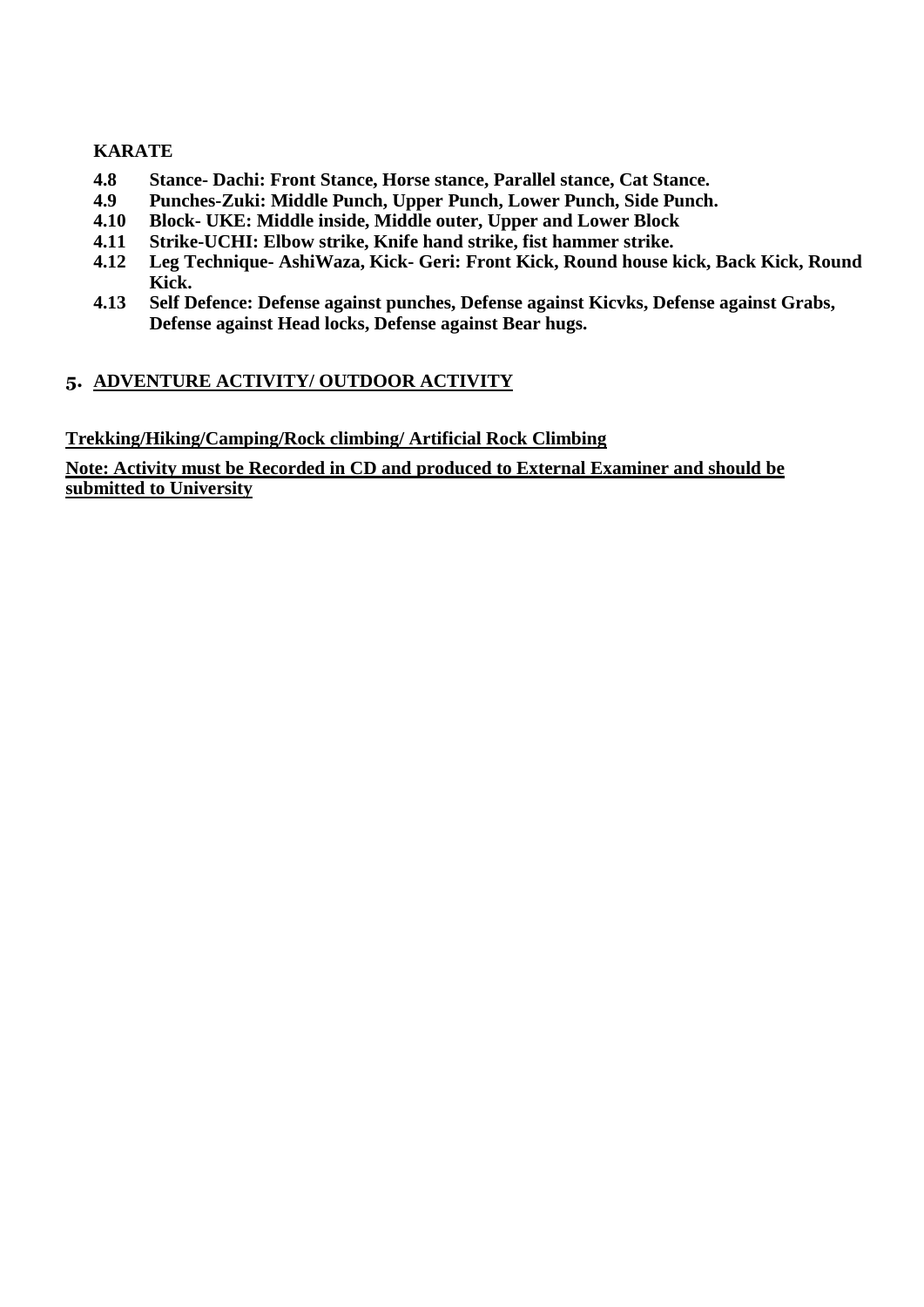### **Psychology in Physical Education and Sports Corse Code- DSE2 Total number of classes - 60**

### **Unit- I: Introduction LH - 12**

1.1. Meaning and definition Psychology.

- 1.2. Importance and scope of Psychology.
- 1.3. Meaning and definition Sports Psychology.
- 1.4. Need for knowledge of Sports Psychology in the field of Physical Education.

#### **Unit- II: Learning LH - 18**

- 2.1. Meaning and definition of learning.
- 2.2. Theories of learning and Laws of learning.
- 2.3. Learning curve: Meaning and Types.
- 2.4. Transfer of learning- Meaning, definition type and factors affecting transfer of learning.

### **Unit- III: Psychological Factors LH - 18**

- 3.1 Motivation- Meaning, definition, type and importance of Motivation in Physical Education and Sports.
- 3.2 Emotion- Meaning, definition, type and importance of Emotion in Physical Education and Sports.
- 3.3 Personality- Meaning, definition and type Personality traits.
- 3.4 Role of physical activities in the development of personality.

### **Unit- IV: Stress and Anxiety LH - 12**

- 4.1 Stress- Meaning, definition and types of Stress.
- 4.2 Causes of Stress.
- 4.3 Anxiety- Meaning, definition and types of Anxiety.
- 4.4 Management of Stress and Anxiety through physical activity and sports.

### **LAB PRACTICAL**

- 1. Assessment of Personality, Stress and Anxiety (any one)
- 2. Measurement of Reaction Time, Depth Perception and Mirror Drawing (any one).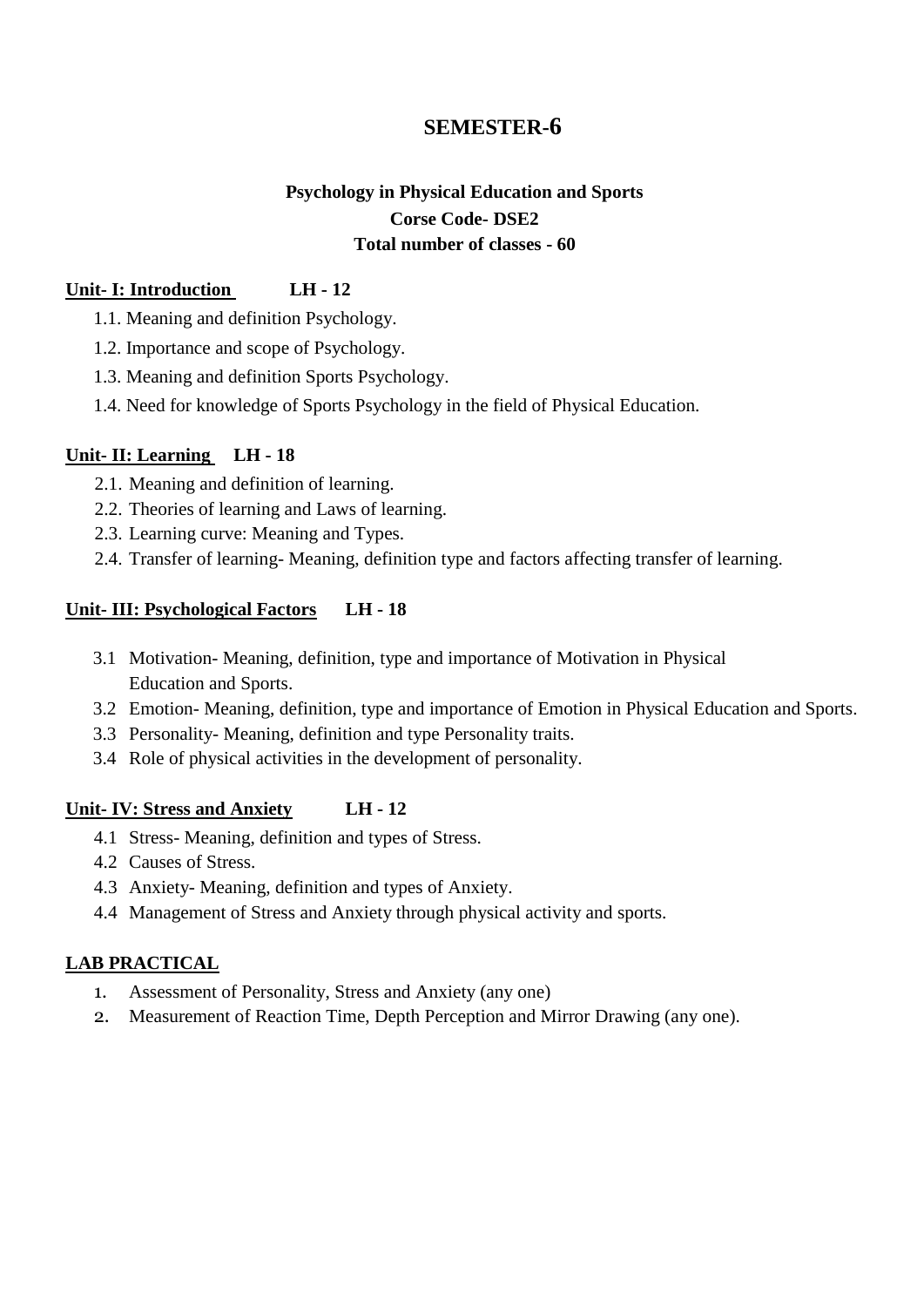- 1. Authors Guide (2013) National Library of Educational and Psychological Test (NLEPT) Catalogue of Tests, New Delhi: National Council of Educational Research and Training Publication.
- 2. Jain. (2002), Sports Sociology, Heal SahetyKendre Publishers.
- 3. Jay Coakley. (2001) Sports in Society Issues and Controversies in International Education, Mc-Craw Seventh Ed.
- 4. John D Lauther (2000) Psychology of Coaching. NerJersy: Prenticce Hall Inc.
- 5. John D. Lauther (1998) Sports Psychology. Englewood, Prentice Hall Inc.
- 6. MiroslawVauks& Bryant Cratty (1999). Psychology and the Superior Athlete. London: The Macmillan Co.
- 7. Richard, J. Crisp. (2000). Essential Social Psychology. Sage Publications.
- 8. Robert N. Singer (2001). Motor Learning and Human Performance. New York: The Macmillan Co.
- 9. Robert N. Singer. (1989) The Psychology Domain Movement Behaviour. Philadelphia: Lea and Febiger.
- 10. Thelma Horn. (2002). Advances in Sports Psychology. Human Kinetic.
- 11. Whiting, K, Karman., Hendry L.B & Jones M.G. (1999) Personality and Performance in Physical Education and Sports. London: Hendry Kimpton Publishers.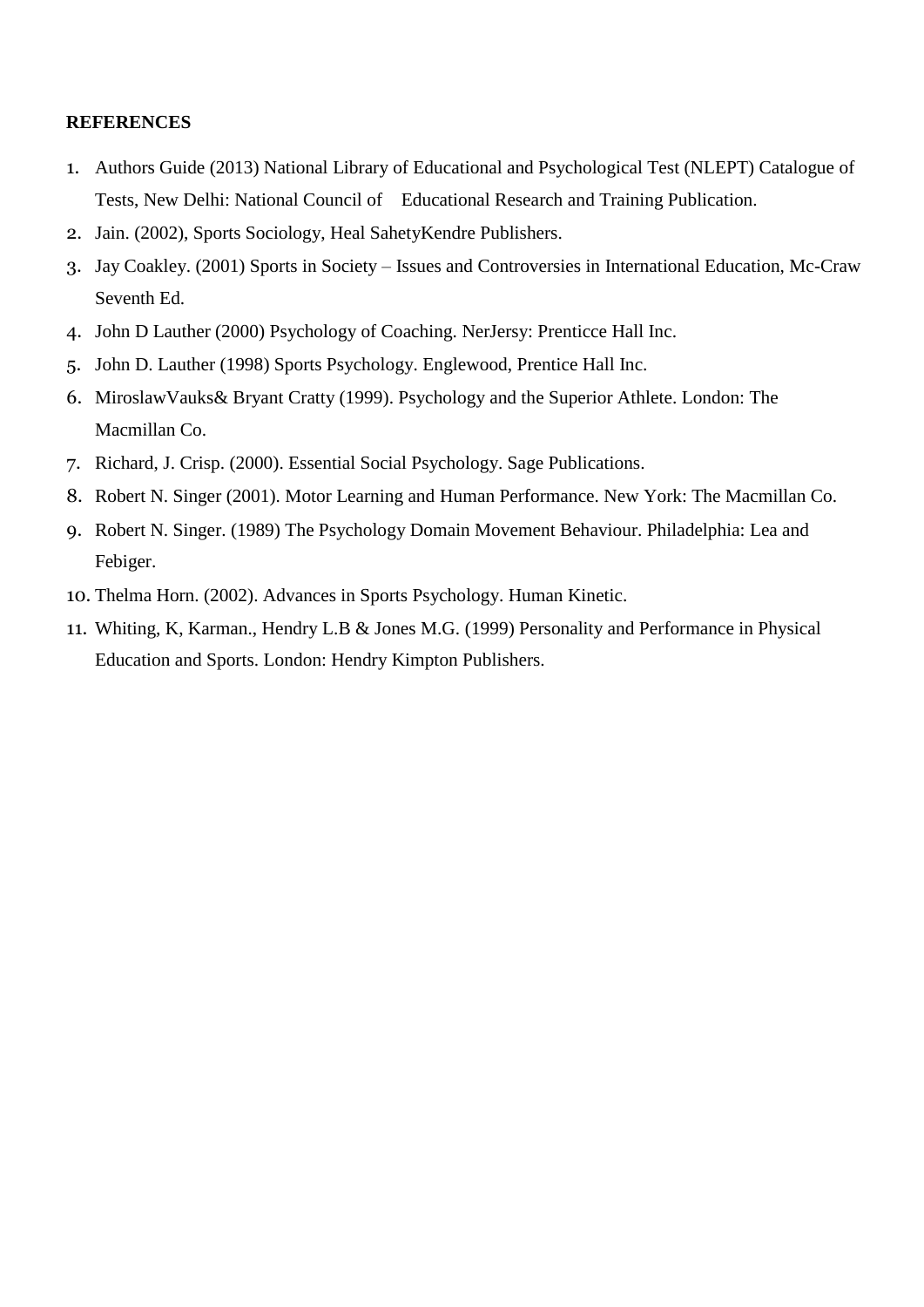### **KINESIOLOGY AND BIOMECHANICS Corse Code- DSE2 Total number of classes - 60**

#### **UNIT- I: - Introduction LH-12**

- 1.1. Meaning, aim and objectives of Kinesiology and Biomechanics in Physical Education and sports.
- 1.2. Fundamental concept: Centre of gravity, axises and planes of motion,
- 1.3 fundamentals of starting position.
- 1.4 Terminologyof fundamental movements and classification of muscles.

#### **UNIT- II: - Location and action of muscles at various joints. LH-12**

- 2.1 Upper Extremity: Shoulder griddle, shoulder joints, elbow joints.
- 2.2 Neck and trunk -lumbothoracicregion
- 2.3. Lower Extremity: Hipjoint, knee joint, ankle joint.
- 2.4. Analysis of fundamental movement: -walking, running, jumping, throwing, pulling, pushing.

#### **UNIT-III: - Linear and Angular Kinematics LH-18**

- 4.1. Types of motion, linear motion, and angular motion.
- 4.2. Speed, Velocity, Acceleration, Uniform Accelerated motion and Projectile motion.
- 4.3. Angular speed, angular Velocity, angular acceleration.
- 4.4. Angular Acceleration and relationship between linear and angular motion.

#### **UNIT -IV: - Linear kinetics and mechanical principles LH-18**

- 1.1. Mass, weight, force, pressure work, power energy.
- 1.2. Impulse, movement, fraction impact.
- 1.3. Movement of inertias, conservation of movement, transfer of movement, covers equilibrium.
- 1.4. Principles of initial force, principles of optimum path of acceleration, principles of conservation of movement and principles of counter action.

#### **LAB PRACTICALS:-**

- 1. Demonstration of planes and axes of a given movement.
	- a) Determination of location of muscles at various joints.
	- b) Shoulder griddle, shoulder joint, elbow joint.
	- c) Hip joint, knee joint, ankle joint
- 2. Muscle analysis of the techniques of gave specialization.

- **1.** Bartlett,R. (2007). Introduction to sports Biomechanics. Routledge Publishers, USA
- **2.** Hay (1993) The Biomechanics of Sports technique. Prentice hall inc New Jersey
- **3.** Blazevich , A. (2007) Sports Biomechanics. A&C Black Publishers, USA
- **4.** McGinnis, P. (2004) Biomechanics of sports & Exercise. Human Kinetics, USA
- **5.** Oatis, C.A. (2008) Kinesiology 2nd Edition Lippincott, Williams & Wilkins, USA.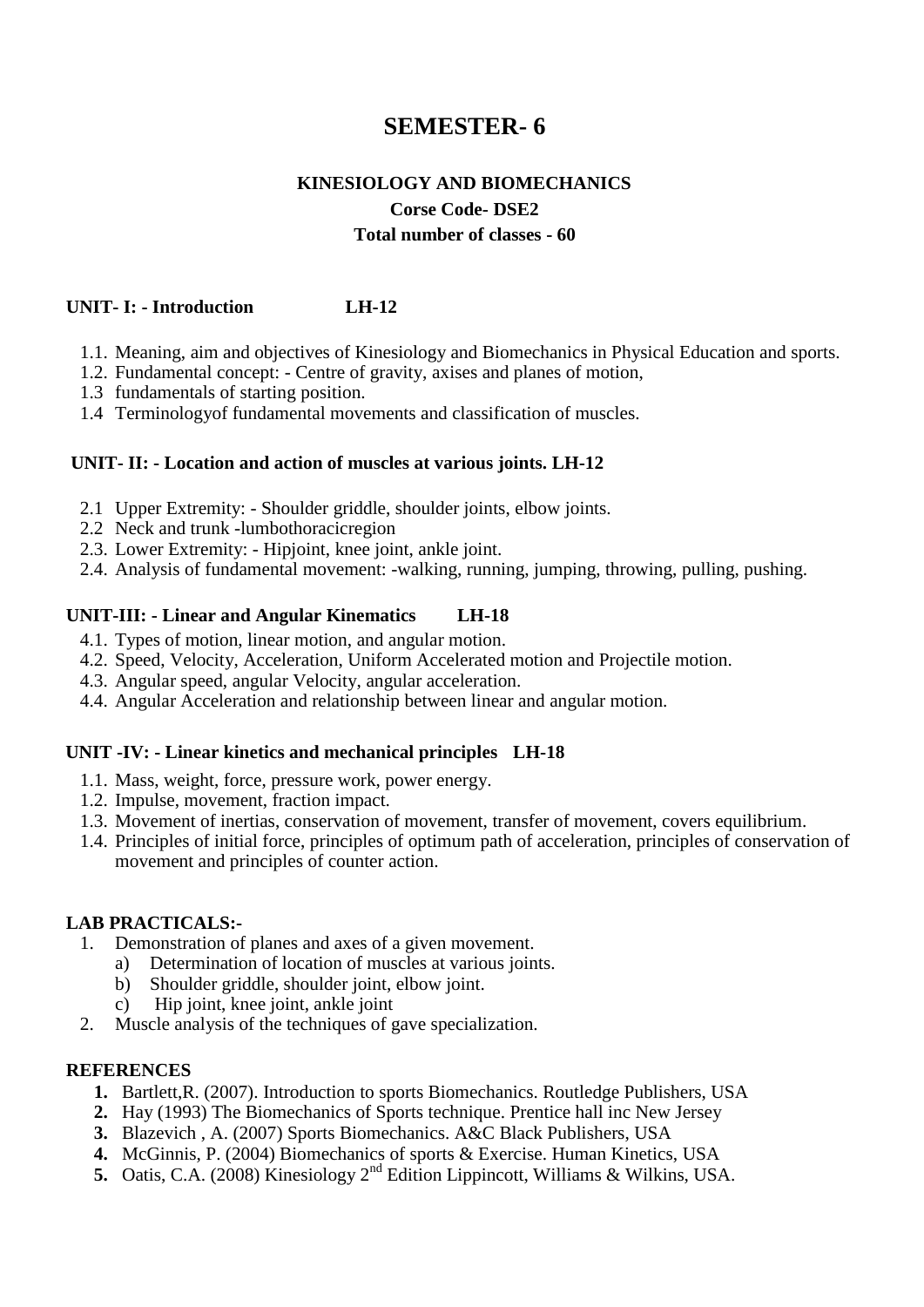### **Health Education and Tests & Measurements in Physical Education (For the students other than Physical Education) Course Code: GE-2 Total number of classes - 60**

### **Unit- I: Introduction LH - 18**

- 1.1. Concept, definition and dimension of Health.
- 1.2. Definition, aim, objectives and principles of Health Education.
- 1.3. Health Agencies- World Health Organization (WHO), United Nations Educational Scientific and Cultural Organization (UNESCO).
- 1.4. Nutrition- Nutritional requirements for daily living. Balance Diet. Health disorders due to deficiencies of Vitamins and Minerals.

#### **Unit- II: Health and First-aid Managements LH - 18**

- 2.1. First aid- Meaning, definition, importance and CPR.
- 2.2. Management of sports injuries- Sprain, Strain, Facture and Dislocation.
- 2.3. Postural deformities- Causes and corrective exercise of Kyphosis, Lordosis, Scoliosis, Knock Knees and Flat Foot.
- 2.4. Hypo-kinetic Diseases and Physical Activities- Obesity and Diabetes.

#### **Unit-III: Measurement of Body Compositions and Somatotype Assessment LH - 12**

- 3.1 Body Mass Index (BMI)- Concept and method of measurement.
- 3.2 Body Fat- Concept and method of measurement.
- 3.3 Lean Body Mass (LBM)- Concept and method of measurement.
- 3.4 Somatotype- Concept and method of Assessment

### **Unit- IV: Fitness Test LH - 12**

- 4.1 Kraus-Weber Muscular Strength Test
- 4.2 AAHPER Youth Fitness Test
- 4.3 Barrow Motor Ability Test
- 4.4 Harvard Step Test

### **LAB PRACTICAL**

- 1. Assessments of BMI (Body Mass Index) and WHR (Waist Hip Ratio).
- 2. Assessment of AAHPER Youth Fitness Test, Harvard Step Test (any one).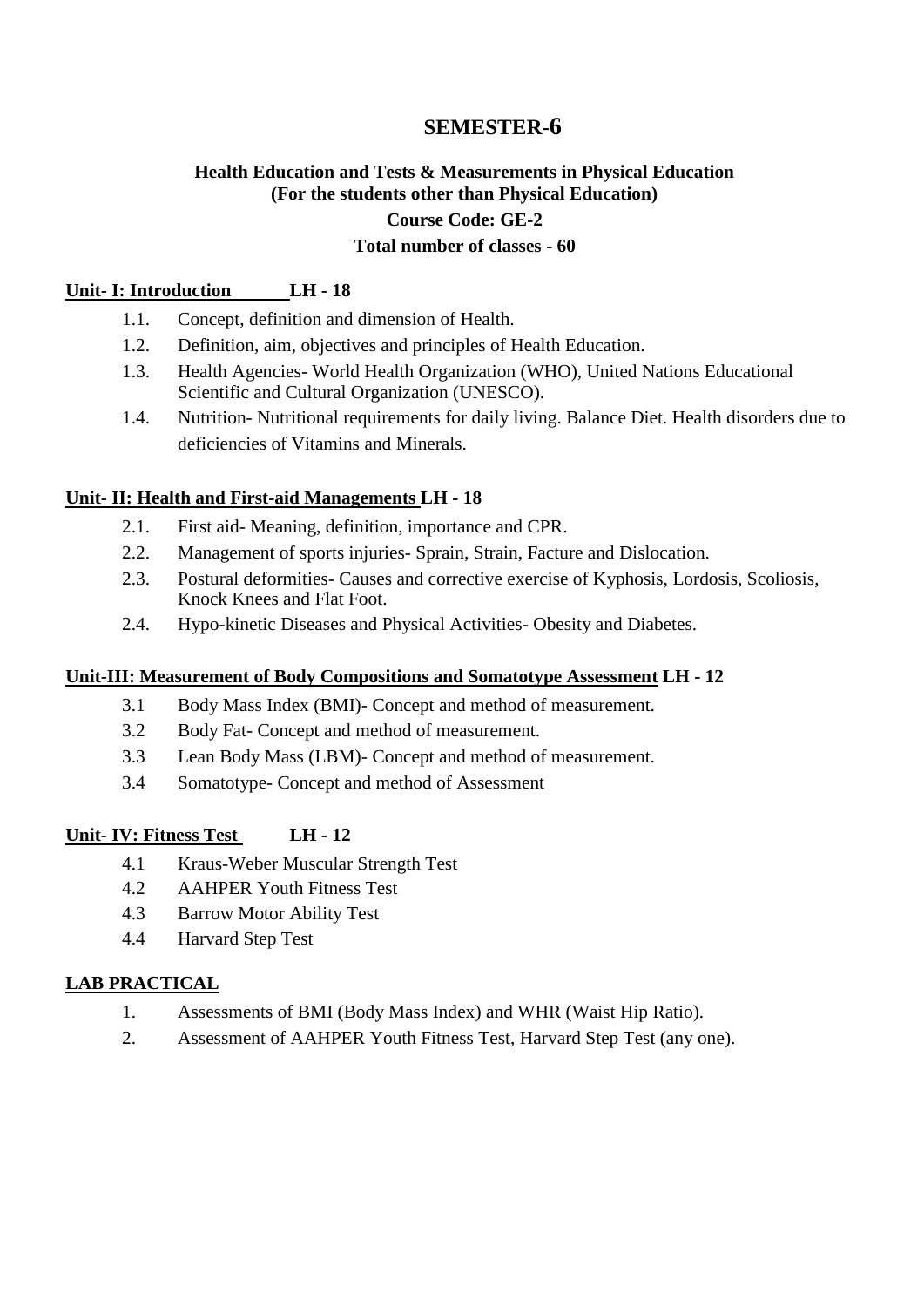- 1. Bucher, Charles A. "Administration of Health and Physical Education Programme".
- 2. Hanlon, John J. "Principles of Public Health Administration" 2003.
- 3. Turner, C.E. "The School Health and Health Education".
- 4. Nutrition Encyclopedia, edited by Delores C.S. James, The Gale Group, Inc.
- 5. Boyd-Eaton S. et al (1989) The Stone Age Health Programme: Diet and Exercise as Nature Intended. Angus and Robertson.
- 6. Terras S. (1994) Stress, How Your Diet can Help: The Practical Guide to Positive Health Using Diet, Vitamins, Minerals, Herbs and Amino Acids, Thorons.
- 7. Collins, R.D., & Hodges P.B. (2001) A Comprehensive Guide to Sports Skills Tests and Measurement (2nd edition) Lanham: Scarecrow Press.
- 8. John Wiley and Sons, Inc Jenson, Clayne R and Cynt ha, C. Hirst (1980) Measurement in Physical Education and Athletics, New York, MacmillanPublising Co. Inc.
- 9. Kansal D.K. (1996), "Test and Measurement in Sports and Physical Education, New Delhi: DVS Publications.
- 10. Krishnamurthy (2007) Evaluation in Physical Education and Sports, New Delhi; Ajay Verma Publication.
- 11. Vivian H. Heyward (2005) Advance Fitness Assessment and Exercise Prescription, 3rd Edition, Dallas TX: The Cooper Institute for Aerobics Research.
- 12. Wilmore JH and Costill DL. (2005) Physiology of Sport and Exercise: 3rd Edition. Champaigm IL: Human Kinetics.
- 13. Yobu, A (2010), Test, Measurement and Evaluation in Physical Education in Physical Education and Sports. New Delhi; Friends Publications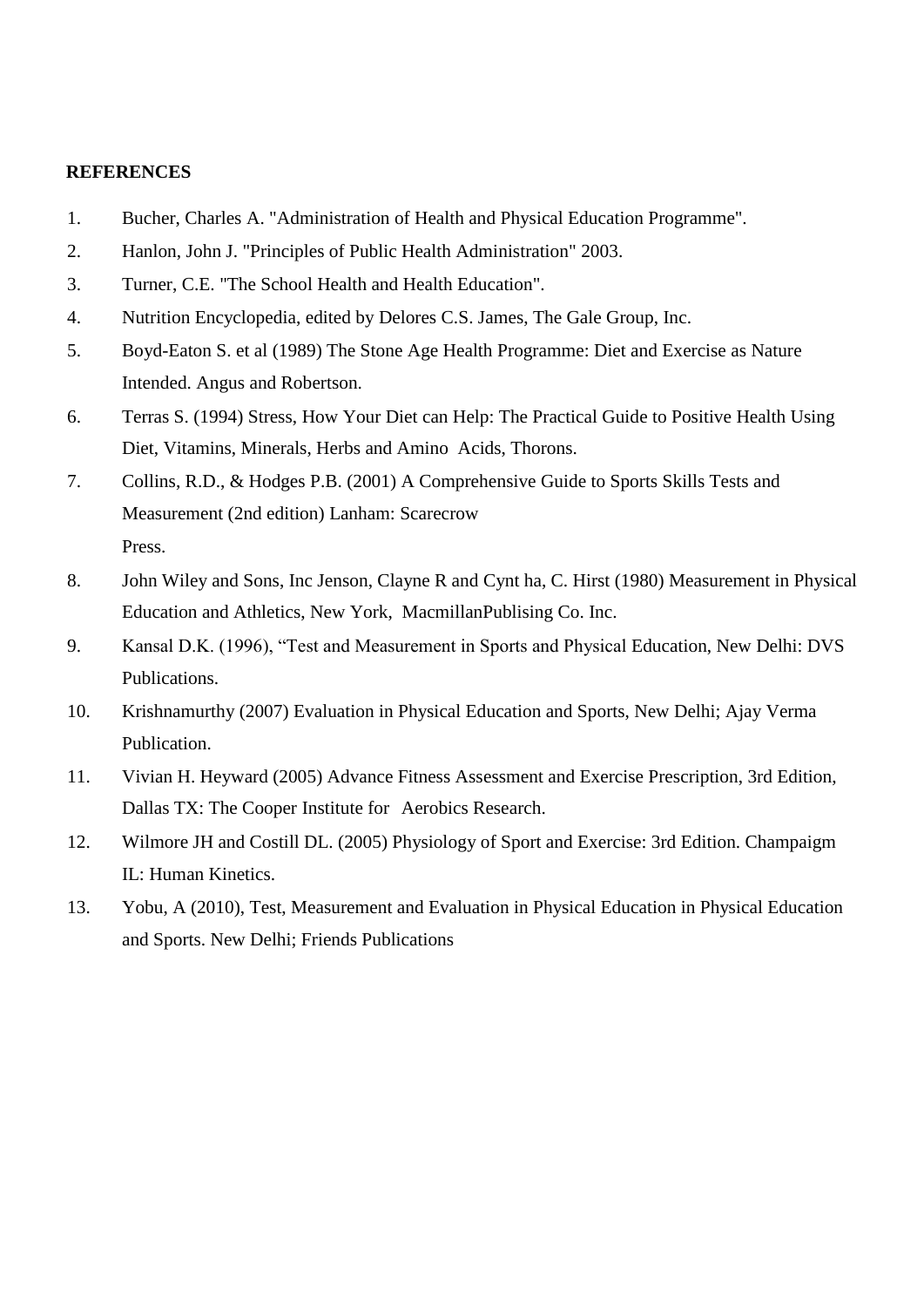### **Course code: SEC4**

### **BALL GAMES (Any three)**

### **FOOTBALL**

### **A. Fundamental Skills**

- 1. Kicking: Kicking the ball with inside of the foot, kicking the ball with Full Instep of the foot, kicking the ball with Inner Instep of the foot, kicking the ball with Outer Instep of the foot and Lofted Kick.
- 2. Trapping: Trapping- the Rolling ball, and the Bouncing ball with sole of the foot.
- 3. Dribbling: Dribbling the ball with Instep of the foot, dribbling the ball with Inner and Outer Instep of the foot.
- 4. Heading: In standing, running and jumping condition.
- 5. Throw-in: Standing throw-in and Running throw-in.
- 6. Feinting: With the lower limb and upper part of the body.
- 7. Tackling: Simple Tackling, Slide Tackling.
- 8. Goal Keeping: Collection of Ball, Ball clearance- kicking, throwing and deflecting.
- 9. Game practice with application of Rules and Regulations.

### **B. Rules and their interpretation and duties of officials.**

### **HANDBALL**

### **A. Fundamental Skills**

- 1. Catching, Throwing and Ball control,
- 2. Goal Throws: Jump shot, Center shot, Dive shot, Reverse shot.
- 3. Dribbling: High and low.
- 4. Attack and counter attack, simple counter attack, counter attack from two wings and center.
- 5. Blocking, Goalkeeping and Defensive skills.
- 6. Game practice with application of Rules and Regulations.
- **B. Rules and their interpretation and duties of officials.**

### **BASKETBALL**

### **A. Fundamental Skills**

1. Passing: Two hand Chest Pass, Two hands Bounce Pass, One hand Baseball Pass, Side arm Pass, Overhead Pass, Hook Pass.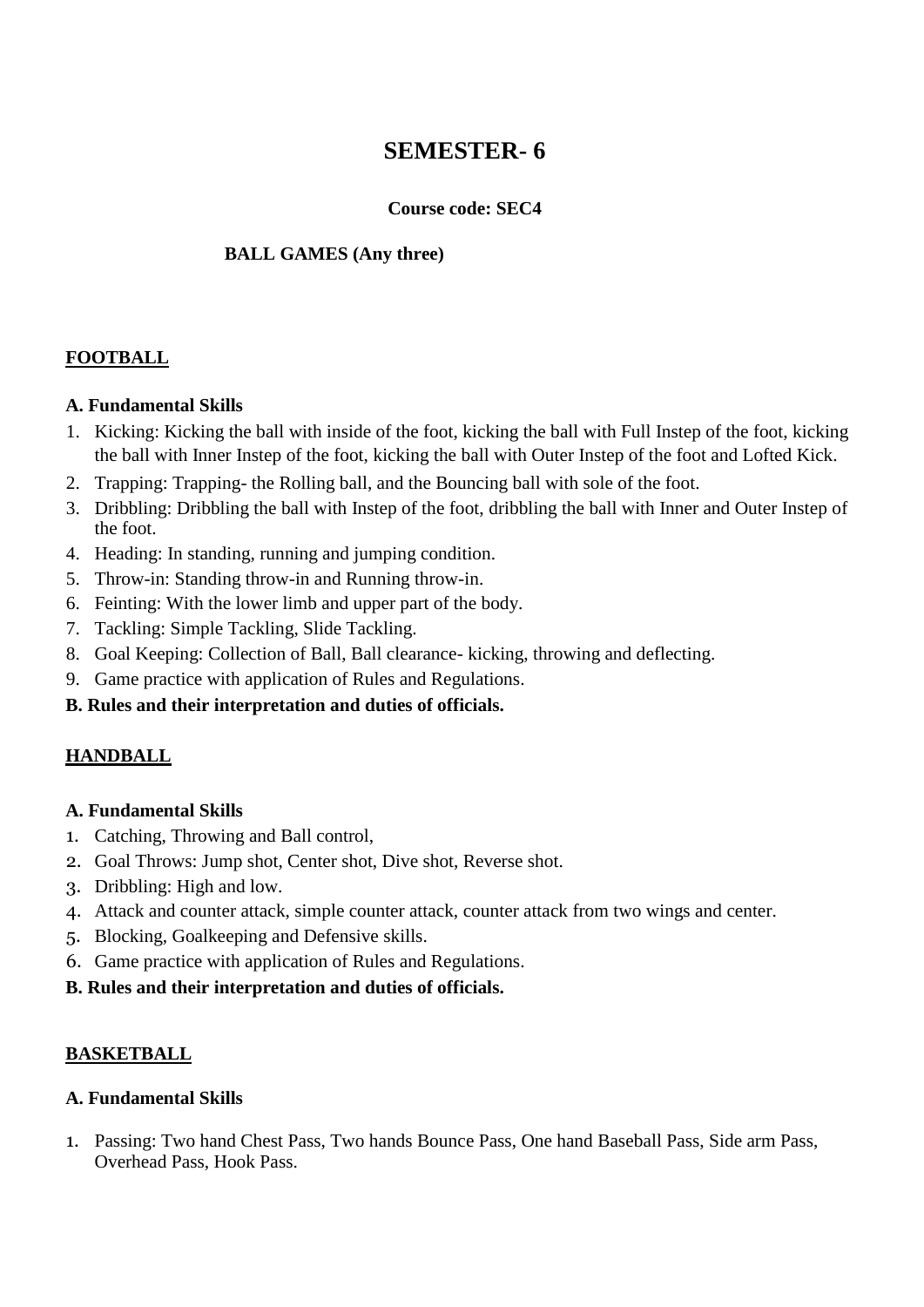- 2. Receiving: Two hand receiving, One hand receiving, Receiving in stationary position, Receiving while Jumping and Receiving while Running.
- 3. Dribbling: How to start dribble, drop dribble, High Dribble, Low Dribble, Reverse Dribble, Rolling Dribble.
- 4. Shooting: Lay-up shot and its variations, One hand set shot, Two hands jump shot, Hook shot, Free Throw.
- 5. Rebounding: Defensive rebound and Offensive rebound.
- 6. Individual Defence: Guarding the player with the ball and without the ball, Pivoting.
- 7. Game practice with application of Rules and Regulations.
- **B. Rules and their interpretation and duties of officials.**

### **VOLLEYBALL**

### **A. Fundamental skills**

- 1. Service: Under arm service, Side arm service, Tennis service, Floating service.
- 2. Pass: Under arm pass, Over head pass.
- 3. Spiking and Blocking.
- 4. Game practice with application of Rules and Regulations.
- **B. Rules and their interpretation and duties of officials.**

### **NETBALL**

### **A. Fundamental skills**

- 1. Catching: one handed, two handed, with feet grounded and in flight.
- 2. Throwing (Different passes and their uses): One hand passes (shoulder, high shoulder, underarm, bounce, lob), two hand passes (Push, overhead and bounce).
- 3. Footwork: Landing on one foot, landing on two feet, Pivot, Running pass.
- 4. Shooting: One hand, forward step shot, and backward step shot.
- 5. Techniques of free dodge and sprint, sudden sprint, sprint and stop, sprinting with change at speed.
- 6. Defending: Marking the player, marking the ball, blocking, inside the circle, outside the circle. Defending the circle edge against the passing.
- 7. Intercepting: Pass and shot.
- 8. Game practice with application of Rules and Regulations.

### **B. Rules and their interpretation and duties of officials.**

### **THROWBALL**

### **A. Fundamental skills:**

Overhand service, Side arm service, two hand catching, one hand overhead return, side arm return.

**B. Rules and their interpretations and duties of officials**.